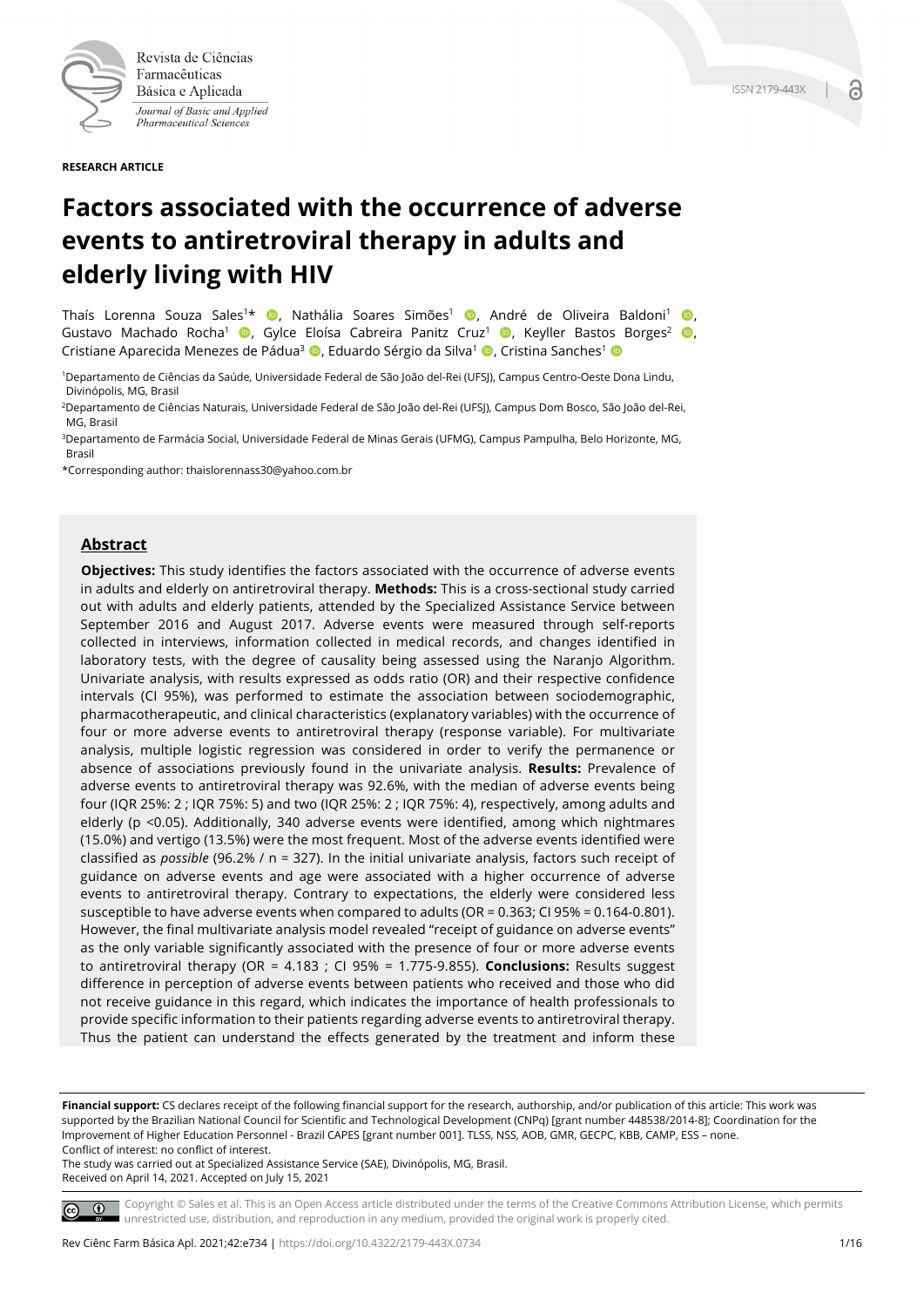professionals for the notification of adverse events, in order to improve pharmacovigilance actions and promote patient safety.

**Keywords:** Medication-related Side Effects and Adverse Reactions. Antiretroviral Therapy. Age Groups. HIV.

#### **How to cite**

Sales TLS, Simões NS, Baldoni AO, Rocha GM, Cruz GECP, Borges KB, Pádua CAM, Silva ES, Sanches C. Factors associated with the occurrence of adverse events to antiretroviral therapy in adults and elderly living with HIV. Rev Ciênc Farm Básica Apl. 2021;42: e734. https://doi.org/10.4322/2179-443X.0734

# **INTRODUCTION**

Infection by the human immunodeficiency virus (HIV) affects 37.6 million people worldwide, and it is estimated that there are 1.5 million new cases per year. Conversely, deaths related to the acquired immunodeficiency syndrome (AIDS) decreased from 1.8 million in 2004 to 690,000 in 2020<sup>1</sup>. In Brazil, the country most affected by the epidemic in Latin America, there are approximately 920,000 infected people, with 48,000 new cases of HIV infection and 14,000 deaths caused by AIDS being registered in 2019. Law no. 9,313 dated November 13, 1996, for universal access to antiretroviral therapy was instituted in the country, and there are currently around 630,000 people under this type of treatment<sup>2,3</sup>.

In the current scenario, HIV infection remains significant among adults, with 35.9 million cases around the world, but certain factors have contributed to the growth in the number of infected people among the elderly population. Some of these factors are the increased use of medications for sexual impotence, making this population more active sexually; the reduced use of condoms; the null possibility of pregnancy; and the lack of information on sexually transmitted infections oriented to the elderly $1.4$ . Furthermore, the expansion of access to antiretroviral therapy has had an important impact on the reduction of morbidity and mortality, and as a consequence of the resulting longer survival a higher number of elderly living with HIV has been observed<sup>5</sup>. Data from the Brazilian Ministry of Health indicate that 5,600 new cases of HIV infection and 19,200 cases of AIDS were notified between 2007 and 2017 in Brazil in people aged 60 years or older $6$ .

Age is a relevant factor to be considered regarding the occurrence of adverse drug events, given that the effects caused by drugs vary according to the age group<sup>7</sup>. It is known that physiological, pharmacokinetic and pharmacodynamic differences between adults and elderly are responsible for distinct manifestations of adverse events to antiretroviral therapy $8.9$ . Observational studies involving adults and elderly concerning the use of antiretrovirals show a greater susceptibility of elderly to the occurrence of adverse events $10,11$ . However, despite the relevance of adverse events to antiretrovirals and the possible differences in their manifestation profile as a function of age, it is verified that many studies related to antiretroviral therapy do not include advanced age patients, and the investigations that aim to compare adverse events in adults and elderly are rare.

Additionally, aspects such as antiretroviral regimen, polypharmacy, adherence, and diverse clinical characteristics may have an important relationship with a higher occurrence of adverse events in adults and elderly living with HIV, making it necessary to continuously investigate and monitor adverse events to ensure treatment security and enable a more effective targeting of expenses in the management of these events, especially in environments with limited resources<sup>12-14</sup>. Therefore, the objective of the present study was to identify the factors associated with the occurrence of adverse events in adults and elderly on antiretroviral therapy.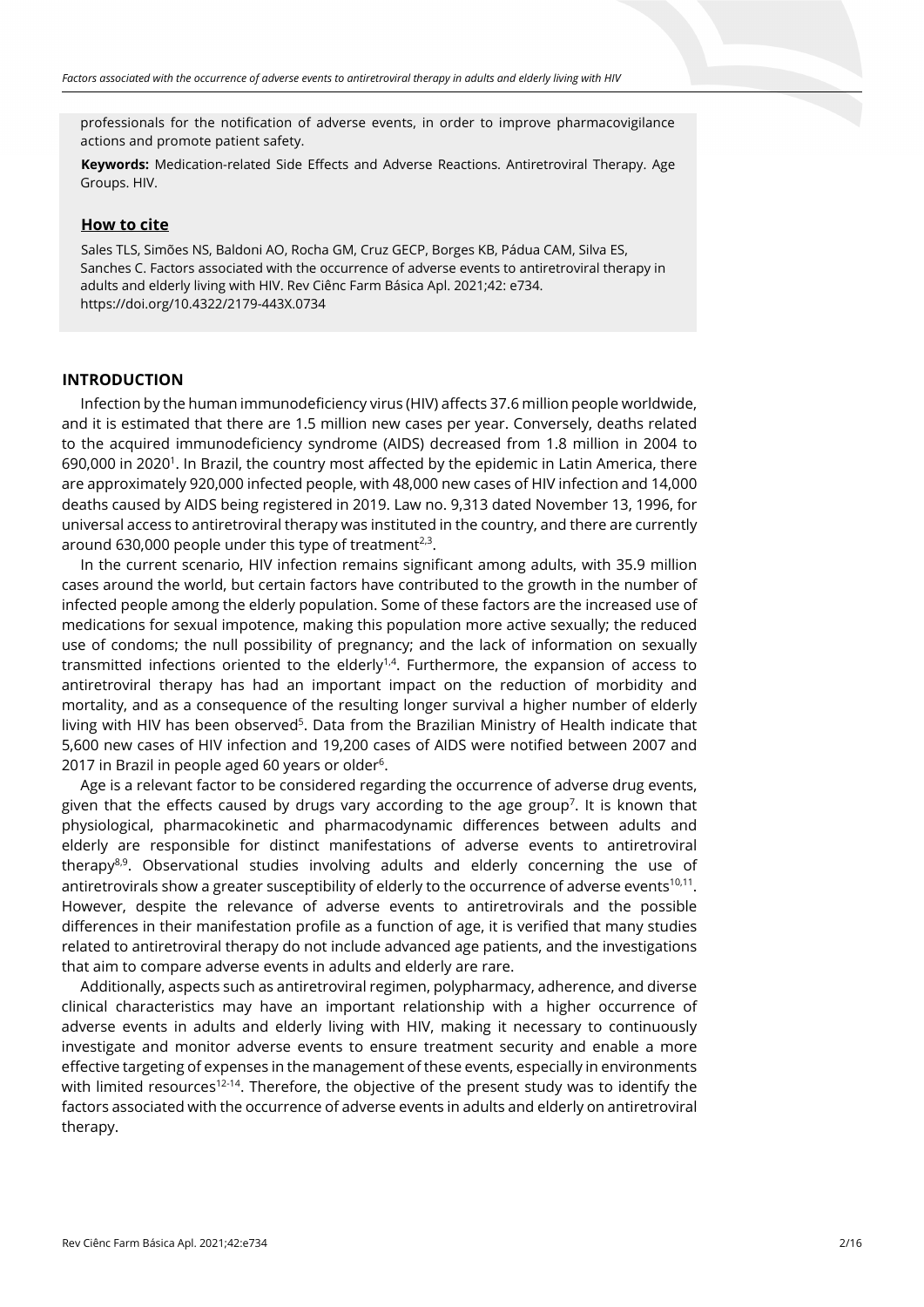## **MATERIAL AND METHODS**

## **Study design**

This is a cross-sectional study conducted with adults and the elderly on combination antiretroviral therapy. Its structuring was grounded on the Strengthening the Reporting of Observational Studies in Epidemiology (STROBE) guidelines15.

## **Sampling**

This study was based on a sample of 108 patients ( $n = 54$  adults;  $n = 54$  elderly) who participated in a broad research project entitled "Efavirenz pharmacokinetics in the elderly with HIV/AIDS and its implications for pharmacotherapy". The sample calculation was performed using results referring to the subtherapeutic levels of efavirenz, according to a study by Fabbiani et al. (2009)<sup>16</sup>. In this study, a variation coefficient of 54.8% was obtained and mean plasma concentrations of 2.01 μg/mL for the general population. Considering that during the research project creation period no studies were found to assess plasma concentrations of efavirenz in elderly people with HIV, the same variance between the groups of adults and the elderly and differences in the mean trough concentrations were used for the sample calculation, up to 4 mg/L, since the efavirenz concentration range varies between 1.0 and 4.0 mg /  $L^{16}$ . Finally, when inserting the data previously described in the OpenEpi® program, it was observed that the ideal sample should be composed of 54 patients in each group, totaling a sample of 108 patients.

In order to identify the existence of satisfactory power for the analysis of adverse events to antiretroviral therapy in the sample of 108 patients, the prevalence of adverse events among adults and the elderly was considered and the results indicated a power of 82.36%, indicating the capacity of the sample selected to predict the results of adverse event analyzes.

## **Study setting**

The present study was developed in the context of the Brazilian Unified Health System (Sistema Único de Saúde - SUS), focusing on patients treated at the Specialized Care Service (Serviço de Assistência Especializada - SAE). It has a multi-professional team that includes social workers, psychologists, nurses, pharmacists, and physicians who work in assistance, prevention, and diagnosis of people living with HIV. The service implemented also provides support for treatment, however, there is a lack of actions aimed at pharmaceutical care in the institution.

## **Study participants**

The participants of the present study were recruited from September 2016 to August 2017. The sample was patients who were using the "Zidovudine + Lamivudine/Efavirenz" and "Tenofovir + Lamivudine + Efavirenz" combined antiretroviral therapies, and classified into two age groups: adults aged between 18 and 49 years and elderly aged 60 years or older. Pregnant or nursing women and people with kidney and liver failure were excluded from the study because of their physiological and clinical changes.

Pairings by prescriber and therapeutic plan were carried out to minimize selection biases. For each elderly patient included in the sample an adult patient was selected, with the same prescriber and therapeutic plan.

#### **Data collection**

The form used as a data collection instrument made it possible to register information obtained in the interviews, medical records, and laboratory tests. The design of the form was based on components of the Antiretroviral Treatment Adherence Project, a Brazilian national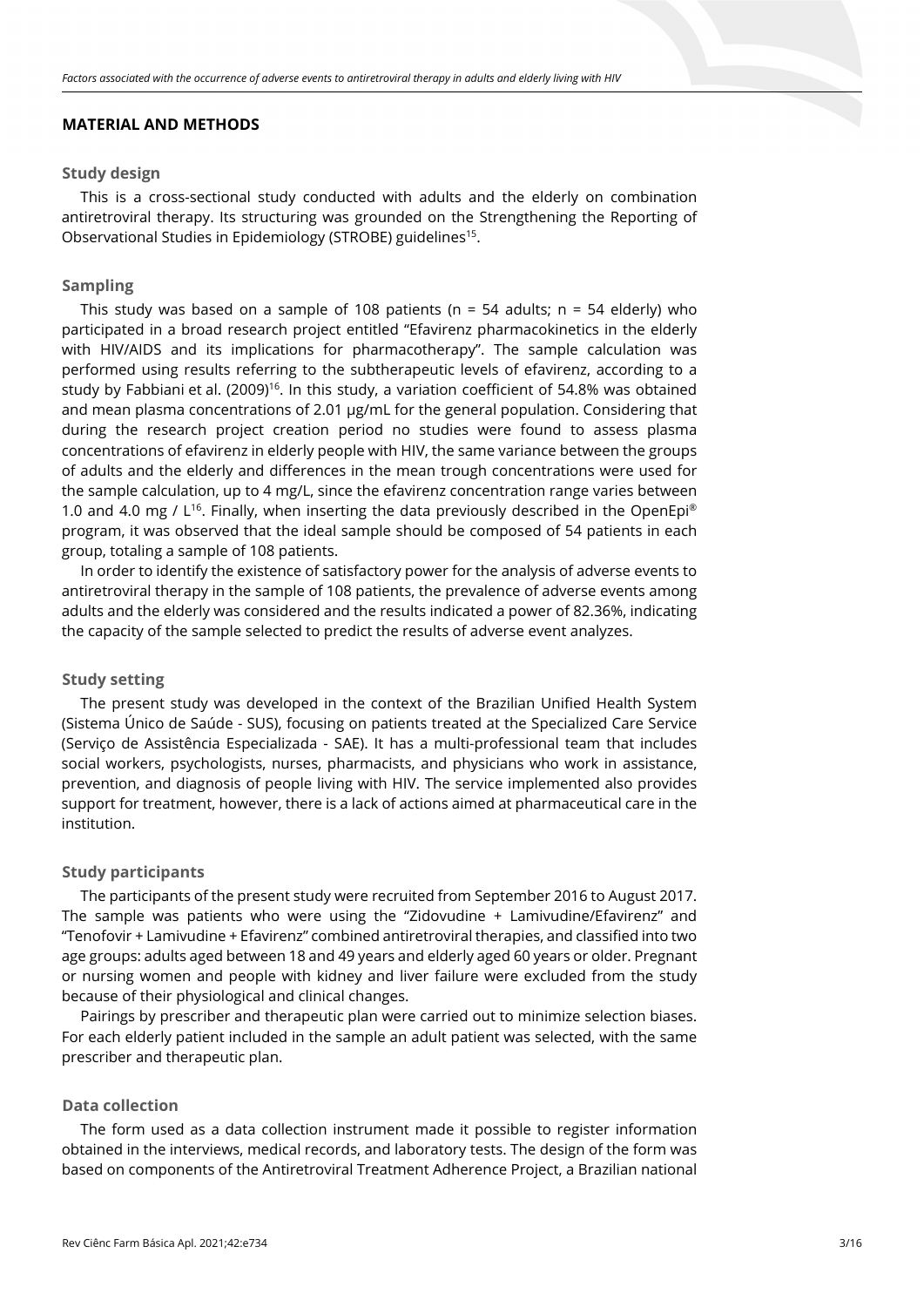project that uses structured and standardized forms to collect data about people living with HIV<sup>17</sup>. The addition of information to the database was carried out using double checking with two researchers.

Additionally, to train the researchers in data collection and verify the approach techniques most suitable for the studied population during the application of the form, a pilot study was carried out with ten patients ( $n = 5$  adults and  $n = 5$  elderly).

**Study variables of interest**

## *Explanatory variables*

#### *Age*

Age was obtained from the Integrated Health System and confirmed during interviews. This numerical variable was categorized as "adults and the elderly" for the purpose of comparison between different age groups.

#### *Gender*

The gender variable was obtained from the Integrated Health System and confirmed during the review of medical records, being categorized as "male" or "female".

## *Skin color or tone*

The skin color or tone variable was obtained from interviews, in which patients were asked about the color or race with which they identified. For the performance of statistical analyzes, this variable was categorized as "white" and "non-white". The non-white category refers to individuals who declared themselves black, yellow, brown and indigenous.

#### *Level of education*

The level of education variable was obtained from interviews, in which patients were asked about the level of education completed. For the performance of statistical analyzes, this variable was categorized as "≤8 years (never attended school/attended initial grades)" and ">8 years (complete high school or more)".

#### *Antiretroviral therapy*

The current antiretroviral therapy variable refers to the therapeutic regimen in use by patients ("AZT + 3TC/EFV" and "TDF + 3TC + EFV"). The information related to this variable was obtained from the Integrated Health System, and medicines from the Logistic Control System, and confirmed during the conduct of interviews and review of medical records.

#### *Receipt of guidance on adverse events to the current antiretroviral therapy*

The variable receipt of guidance on adverse events to the current antiretroviral therapy was obtained from interviews, in which patients were asked the following question: "*Regarding antiretroviral drugs for your treatment, I would like you to tell me if your doctor or someone from the pharmacy where you obtained these drugs, advised you about side effects/adverse events*".

## *Change of previous antiretroviral therapy because of intolerance to adverse events*

The variable change of previous antiretroviral therapy because of intolerance to adverse events was obtained in the review of medical records, in which a search was made for any record regarding the replacement of the therapeutic regimen since the beginning of treatment.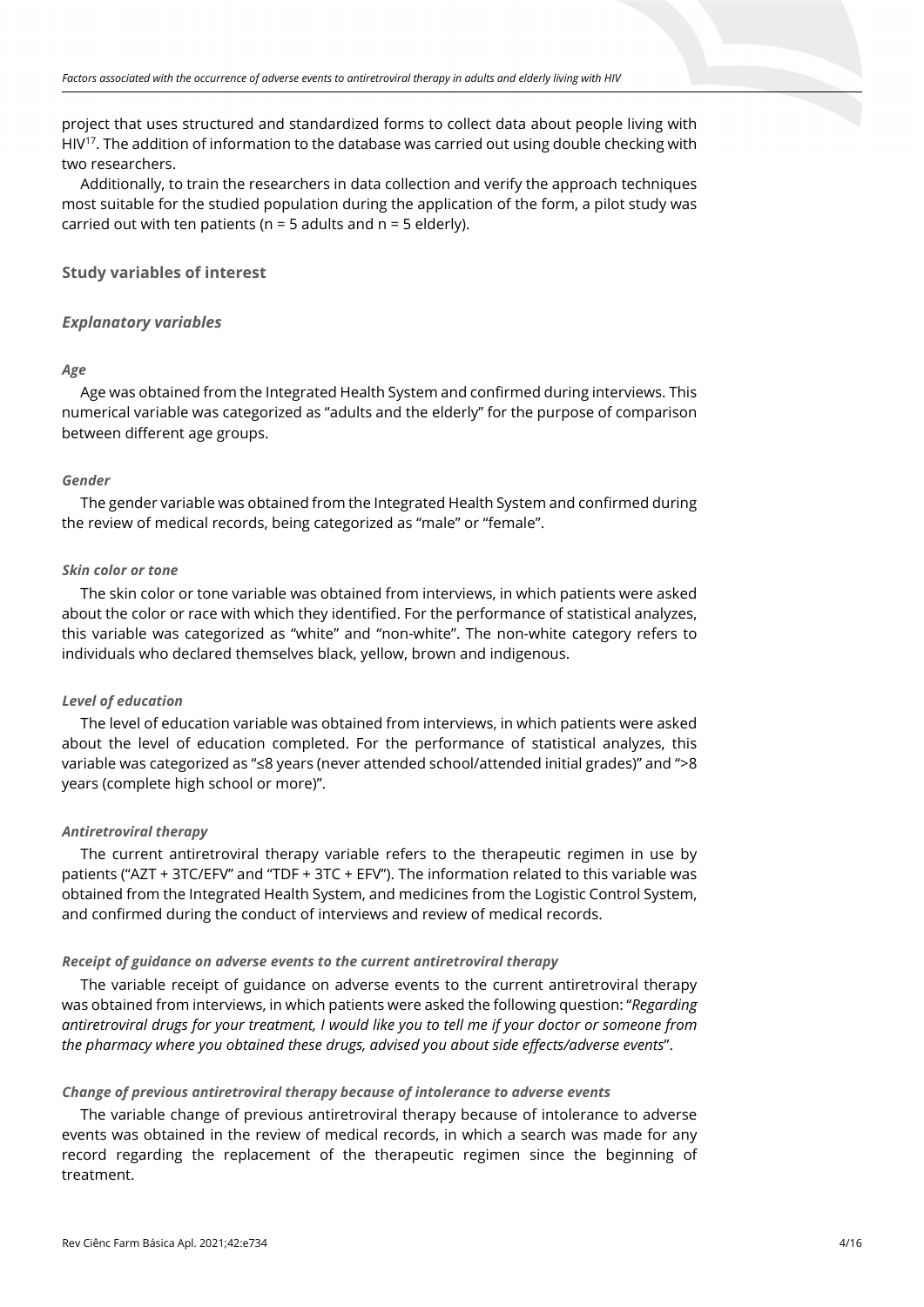#### *Adherence to antiretroviral therapy*

The variable adherence to the current antiretroviral therapy was obtained from interviews, in which patients were asked the following question: "*Thinking about the last month, did you stop taking any dose of any of the antiretroviral drugs in use in any part of the day?*". From the adherence checklist, patients answered the following options: "never", "only once", "sometimes", "often", "very often", "always". For the performance of statistical analyzes, this variable was categorized as "non-adherent" and "adherent". Patients who answered the options "sometimes", "often", "very often" or "always" were considered non-adherent, while patients who answered the options "never" or "only once" were considered as adherent.

#### *Polypharmacy*

The polypharmacy variable was obtained from interviews, in which patients were asked about the continuous use of other medications. This discrete variable was categorized as "less than five drugs/five or more drugs"<sup>18,19</sup>.

#### *T CD4 + lymphocytes*

Current T CD4 + lymphocytes count was categorized as "<500 cells/μL and ≥500 cells/μL", since the 500 cell/μL count is the threshold for the definition of different stages of HIV infection. In this case, the last exam result issued up to six months before the recruitment date was considered.

#### *Viral load*

Current viral load was categorized as "detectable (≥40 copies/mL) and undetectable (<40 copies/mL)", according to the detection limit defined by the laboratory responsible for the analyzes. For each patient, the last test result issued up to six months before the recruitment date was selected.

## *Response variable*

#### *Adverse events to antiretroviral therapy*

According to the World Health Organization<sup>20</sup>, an adverse event is any untoward medical occurrence temporally associated with the use of a medicinal product, but not necessarily causally related. In the present study, adverse events were considered to be all untoward occurrences related to the use of antiretrovirals, which were identified through self-reports in interviews, information in medical records, and changes in laboratory tests.

Regarding the adverse events mentioned in the self-reports during the interviews, the patients answered the following question: "*Could you tell me if any of the effects and/or events below happened in your treatment with the antiretrovirals since you began the therapy?*". At that moment, the patients were asked about each option in the checklist of adverse events to antiretroviral therapy (taste changes, hallucination, anemia, tiredness, headache, diarrhea, fever, gastralgia/heartburn, insomnia, nausea, nightmares, skin rash, mouth ulcer, vertigo, vomiting, others, none of these occurring). Concerning the adverse events obtained by reviewing the medical records, the researchers considered the metabolic alterations registered by the professionals as resulting from the use of antiretrovirals. Regarding the evaluation of laboratory tests, adverse events such as diabetes mellitus, dyslipidemia, hepatotoxicity, nephrotoxicity, and bone marrow suppression were identified from changes in the test results, provided that such changes were not present in the results issued before starting the current antiretroviral therapy.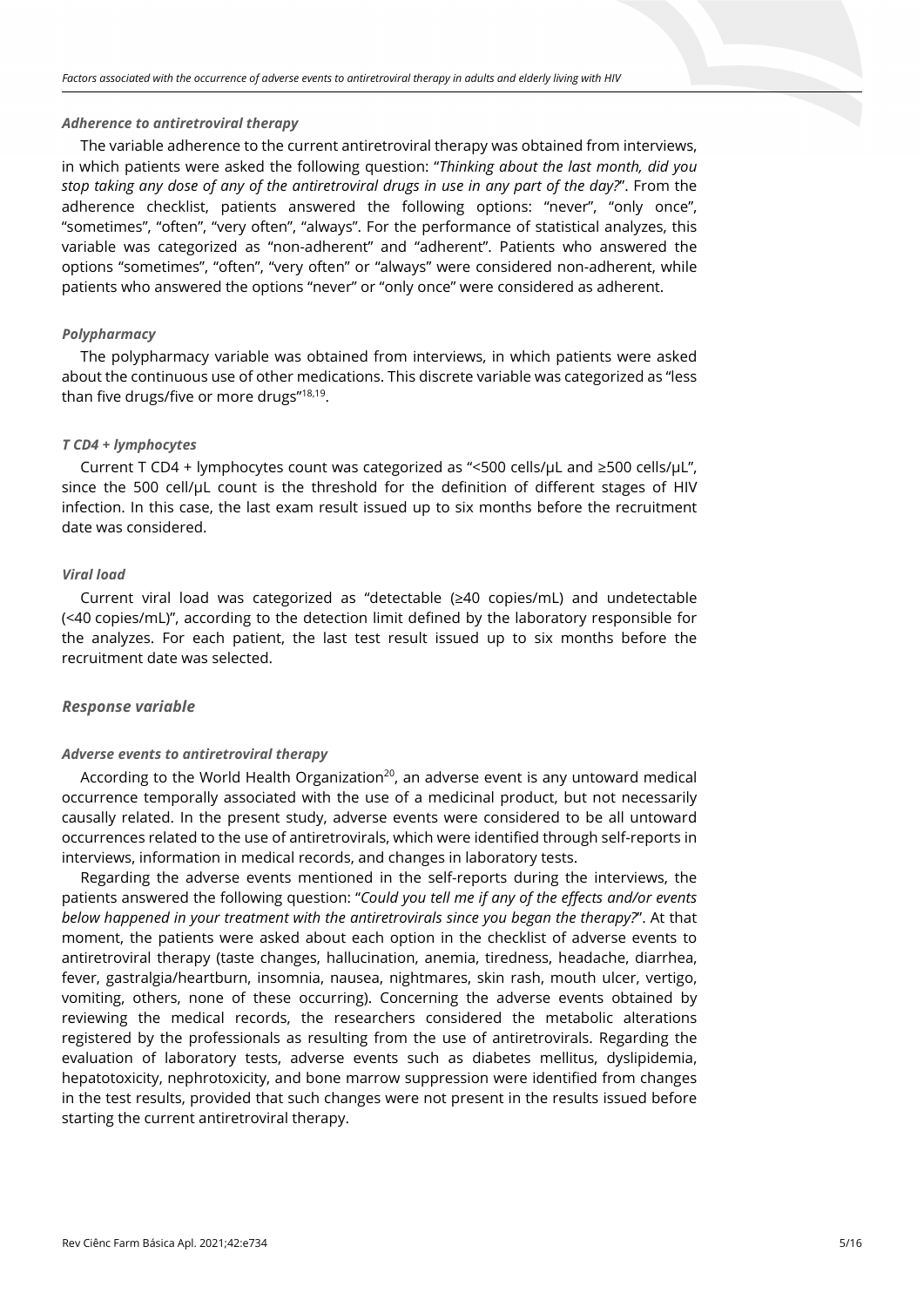#### **Causality of adverse events**

The adverse events to antiretroviral therapy identified in the study were classified according to causality and defined as *probable*, *possible*, or *doubtful* using the Naranjo algorithm<sup>21</sup>. Data referring to adverse events were analyzed doubly by independent researchers and, subsequently, a third researcher performed a review in search of divergent information between the previous analyses, in order to reach a consensus regarding the classification of causality.

## **Data analysis**

Initially, the descriptive analysis of the examined population was carried out, in which adults and elderly had their sociodemographic, pharmacotherapeutic, and clinical characteristics represented by a median, interquartile range, and frequency distribution. The two groups were compared using the chi-square test for categorical variables and the Mann-Whitney test for numerical variables. In the latter case, the Kolmogorov-Smirnov test was applied to verify data normality.

The response variable, adverse events to antiretroviral therapy, was categorized into "less than four adverse events to antiretroviral therapy/four or more adverse events to antiretroviral therapy", given that four is the median of events observed among adults in the examined population, and also the cutoff defined in other Brazilian studies that analyzed adverse events in people living with HIV<sup>17,22</sup>. Univariate analysis, with results expressed as odds ratios (OR) and their respective confidence intervals (CI 95%), was performed to estimate the association between sociodemographic, pharmacotherapeutic, and clinical characteristics (explanatory variables) with the occurrence of four or more adverse events to antiretroviral therapy (response variable). Multivariate analysis was carried out using multiple logistic regression and was based on a step-by-step variable withdrawal, from an initial model in which all the variables that showed an association with *p* <0.20 in univariate analysis were inserted. The final model kept only the variables that remained associated with the response variable with a level of significance  $p < 0.05$ . Analyses were run using the SPSS<sup>®</sup> version 19.0 program.

## **Ethics statement**

The study was approved by the Human Research Ethics Committee of the University of São João del-Rei, Central-West Dona Lindu Campus, as per CAAE 41775015.3.0000.5545. All patients included in the study were invited to sign the free and informed consent term.

## **RESULTS**

Regarding the patients eligible for the present study ( $n = 450$ ), 84.0% ( $n = 378$ ) were adults, while 16.0% (n = 72) were elderly (Figure 1).



**Figure 1.** Flowchart representing the examined population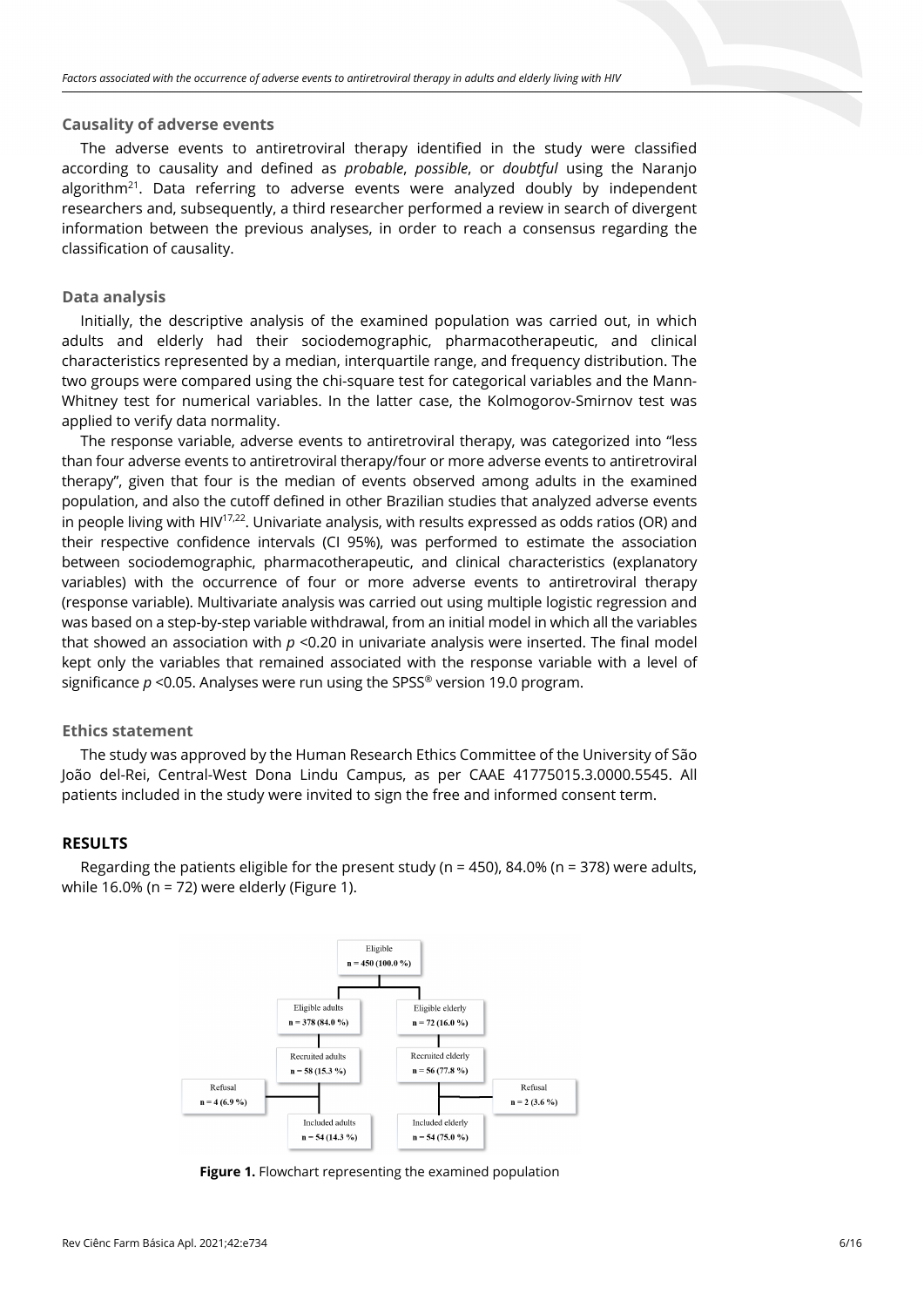Among the 108 patients included in the present study ( $n = 54$  adults and  $n = 54$  elderly), adults had a median age of 41 years (IQR 25%: 36 ; IQR 75%: 45), whereas the median age of the elderly was 63 years (IQR 25%: 60 ; IQR 75%: 68). There was a predominance of men in the adult group (61.1%) and of women in the elderly group (57.4%). Statistically significant differences ( $p$  <0.05) were observed in comparing adults and elderly regarding the variables skin color or tone, level of education, presence of four or more adverse events to the current antiretroviral therapy, receipt of guidance on adverse events to the current antiretroviral therapy, adherence to the current antiretroviral therapy, and polypharmacy (Table 1).

| <b>Table 1.</b> Sociodemographic, pharmacotherapeutic, and clinical characteristics of adults and elderly living |
|------------------------------------------------------------------------------------------------------------------|
| with HIV (n = 108), Divinópolis, Minas Gerais, Brazil (2016-2017)                                                |

| <b><i>VARIABLES</i></b>                          |     | <b>TOTAL</b> |    | <b>ADULTS</b> |    | <b>ELDERLY</b> | p-value  |
|--------------------------------------------------|-----|--------------|----|---------------|----|----------------|----------|
|                                                  |     | $(n = 108)$  |    | $(n = 54)$    |    | $(n = 54)$     |          |
|                                                  | N   | %            | N  | %             | N  | %              |          |
| <b>SOCIODEMOGRAPHIC</b>                          |     |              |    |               |    |                |          |
| Gender                                           |     |              |    |               |    |                |          |
| Male                                             | 56  | 51.9         | 33 | 61.1          | 23 | 42.6           | 0.054    |
| Female                                           | 52  | 48.1         | 21 | 38.9          | 31 | 57.4           |          |
| Skin color or tone                               |     |              |    |               |    |                |          |
| White                                            | 34  | 31.5         | 23 | 42.6          | 11 | 20.4           | $0.013*$ |
| Non-white                                        | 74  | 68.5         | 31 | 57.4          | 43 | 79.6           |          |
| <b>Level of education</b>                        |     |              |    |               |    |                |          |
| < 8 years                                        | 66  | 61.1         | 26 | 48.1          | 40 | 74.1           | $0.006*$ |
| $\geq 8$ years                                   | 42  | 38.9         | 28 | 51.9          | 14 | 25.9           |          |
| PHARMACOTHERAPEUTIC                              |     |              |    |               |    |                |          |
| <b>Current antirretroviral therapy</b>           |     |              |    |               |    |                |          |
| AZT + 3TC / EFV                                  | 50  | 46.3         | 25 | 46.3          | 25 | 46.3           | 1.000    |
| $TDF + 3TC + EFV$                                | 58  | 53.7         | 29 | 53.7          | 29 | 53.7           |          |
| Presence of at least one adverse event to the    |     |              |    |               |    |                |          |
| current antiretroviral therapy                   |     |              |    |               |    |                |          |
| No                                               | 8   | 7.4          | 3  | 5.6           | 5  | 9.3            | 0.462    |
| Yes                                              | 100 | 92.6         | 51 | 94.4          | 49 | 90.7           |          |
| Presence of four or more adverse events to       |     |              |    |               |    |                |          |
| the current antiretroviral therapy               |     |              |    |               |    |                |          |
| No                                               | 63  | 58.3         | 25 | 46.3          | 38 | 70.4           |          |
| Yes                                              | 45  | 41.7         | 29 | 53.7          | 16 | 29.6           | $0.011*$ |
| Receipt of guidance on adverse events to the     |     |              |    |               |    |                |          |
| current antiretroviral therapy                   |     |              |    |               |    |                |          |
| No                                               | 68  | 63.0         | 28 | 51.9          | 40 | 74.1           |          |
| Yes                                              | 40  | 37.0         | 26 | 48.1          | 14 | 25.9           | $0.017*$ |
| <b>Change of previous antiretroviral therapy</b> |     |              |    |               |    |                |          |
| because of intolerance to the adverse events     |     |              |    |               |    |                |          |
| No                                               | 100 | 92.6         | 52 | 96.3          | 48 | 88.9           |          |
| Yes                                              | 8   | 7.4          | 2  | 3.7           | 6  | 11.1           | 0.142    |
| Adherence to the current antirretroviral         |     |              |    |               |    |                |          |
| therapy                                          |     |              |    |               |    |                |          |
| Non-adherent                                     | 39  | 36.1         | 25 | 46.3          | 14 | 25.9           |          |
| Adherent                                         | 69  | 63.9         | 29 | 53.7          | 40 | 74.1           | $0.028*$ |
| Polypharmacy                                     |     |              |    |               |    |                |          |
| Less than five drugs                             | 76  | 70.4         | 50 | 92.6          | 26 | 48.1           |          |
| Five or more drugs                               | 32  | 29.6         | 4  | 7.4           | 28 | 51.9           | $0.000*$ |
| <b>CLINICAL</b>                                  |     |              |    |               |    |                |          |
| <b>Current T CD4+ lymphocytes</b>                |     |              |    |               |    |                |          |
| $<$ 500 (cells/ $\mu$ L)                         | 39  | 36.1         | 16 | 29.6          | 23 | 42.6           |          |
| $\geq 500$ (cells/µL)                            | 69  | 63.9         | 38 | 70.4          | 31 | 57.4           | 0.161    |
| <b>Current viral load</b>                        |     |              |    |               |    |                |          |
| Detectable                                       | 9   | 8.3          | 7  | 13.0          | 2  | 3.7            |          |
| Undetectable                                     | 99  | 91.7         | 47 | 87.0          | 52 | 96.3           | 0.082    |

*AZT* zidovudine, *EFV* efavirenz, *TDF* tenofovir, *3TC* lamivudine. \* *p* < 0.05. Statistics: Chi-square.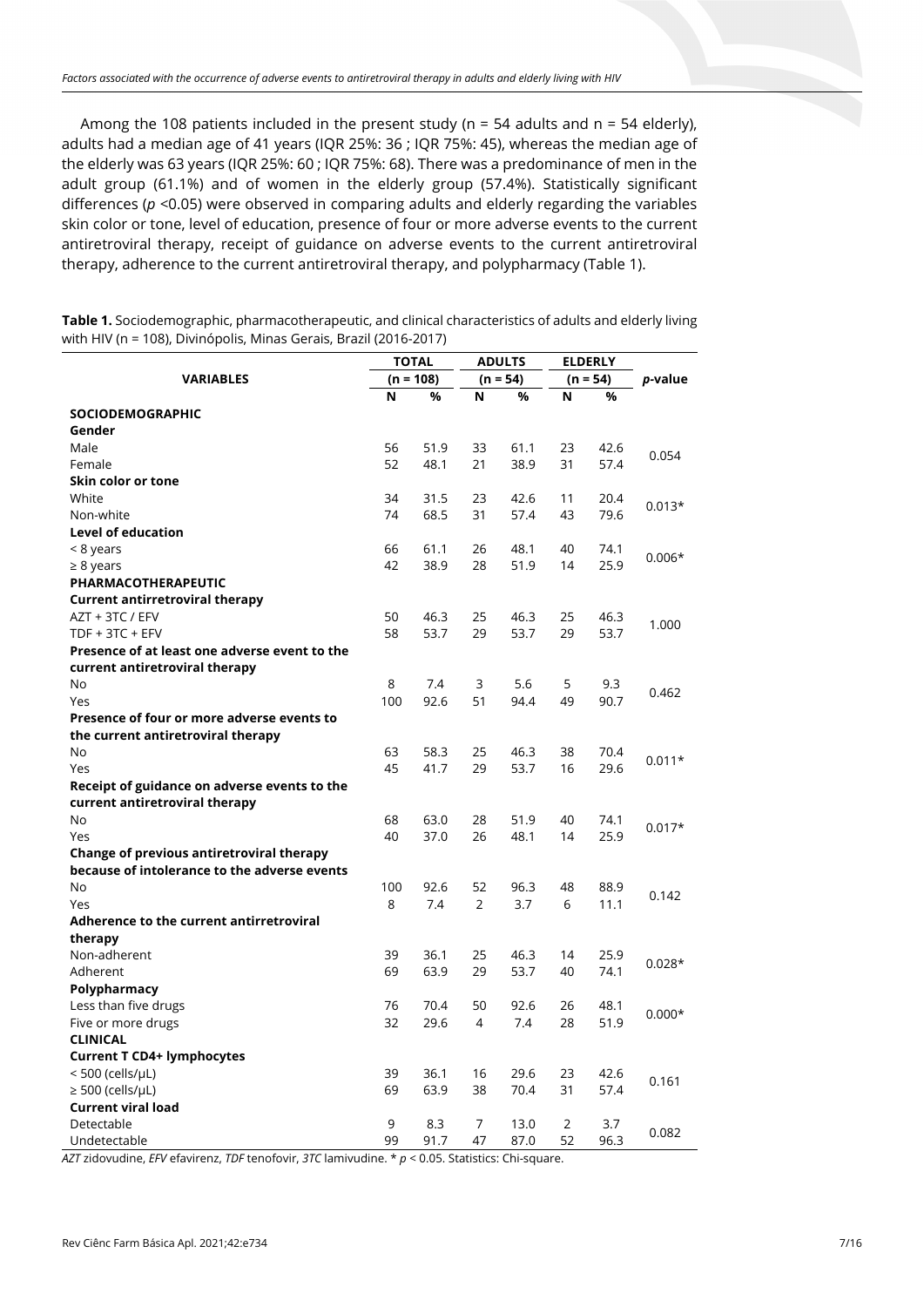Regarding the investigation of adverse events to antiretroviral therapy through self-reports in interviews, information in medical records and changes in laboratory tests, a prevalence of adverse events of 92.6% in the study population stands out (Table 1). The median number of adverse events was four (IQR 25%: 2 ; IQR 75%: 5) and two (IQR 25%: 2 ; IQR 75%: 4), respectively, among adults and elderly (*p* <0.05). Additionally, 340 adverse events were identified, among which nightmares (15.0%) and vertigo (13.5%) were the most frequent (Table 2). Causality analysis using the Naranjo Algorithm<sup>21</sup> indicated that 96.2% (n = 327) of the adverse events identified in the study were classified as *possible* and 3.8% (n = 13) as *probable*, with no adverse event classified as *doubtful* or *definite*.

**Table 2.** Frequency of adverse events to antiretroviral therapy in adults and elderly living with HIV (n = 108), Divinópolis, Minas Gerais, Brazil (2016-2017)

|                                      | <b>TOTAL</b>   |       | <b>ADULTS</b>       |       | <b>ELDERLY</b> |       |
|--------------------------------------|----------------|-------|---------------------|-------|----------------|-------|
| <b>ADVERSE EVENTS</b>                | N              | $\%$  | N                   | %     | N              | %     |
| Self-reports and medical records     |                |       |                     |       |                |       |
| Nightmares                           | 51             | 15.0  | 33                  | 16.8  | 18             | 12.5  |
| Vertigo                              | 46             | 13.5  | 23                  | 11.7  | 23             | 16.0  |
| Hallucination                        | 24             | 7.1   | 16                  | 8.2   | 8              | 5.5   |
| Diarrhea                             | 24             | 7.1   | 13                  | 6.6   | 11             | 7.6   |
| Vomiting                             | 24             | 7.1   | 14                  | 7.1   | 10             | 6.9   |
| Nausea                               | 23             | 6.8   | 14                  | 7.1   | 9              | 6.3   |
| Headache                             | 21             | 6.2   | 16                  | 8.2   | 5              | 3.5   |
| Insomnia                             | 18             | 5.3   | 7                   | 3.6   | 11             | 7.6   |
| Gastralgia/heartburn                 | 12             | 3.5   | 8                   | 4.1   | 4              | 2.8   |
| Tiredness                            | 10             | 2.9   | 6                   | 3.1   | 4              | 2.8   |
| Skin rash                            | $\mathsf 3$    | 0.9   | 3                   | 1.5   | 0              | 0.0   |
| Fever                                | 1              | 0.3   | 1                   | 0.5   | $\mathsf 0$    | 0.0   |
| Others                               | 28             | 8.2   | 18                  | 9.2   | 10             | 6.9   |
| Laboratory tests and medical records |                |       |                     |       |                |       |
| Dyslipidemia                         | 24             | 7.1   | 11                  | 5.6   | 13             | 9.0   |
| Hepatotoxicity                       | 11             | 3.2   | 6                   | 3.1   | 5              | 3.5   |
| Bone marrow suppression              | 11             | 3.2   | 5                   | 2.6   | 6              | 4.2   |
| Nephrotoxicity                       | 5              | 1.5   | 1                   | 0.5   | 4              | 2.8   |
| Diabetes mellitus                    | $\overline{2}$ | 0.6   | 1                   | 0.5   | 1              | 0.7   |
| Lipodystrophy                        | $\overline{2}$ | 0.6   | $\mathsf{O}\xspace$ | 0.0   | $\overline{2}$ | 1.4   |
| <b>Total</b>                         | 340            | 100.0 | 196                 | 100.0 | 144            | 100.0 |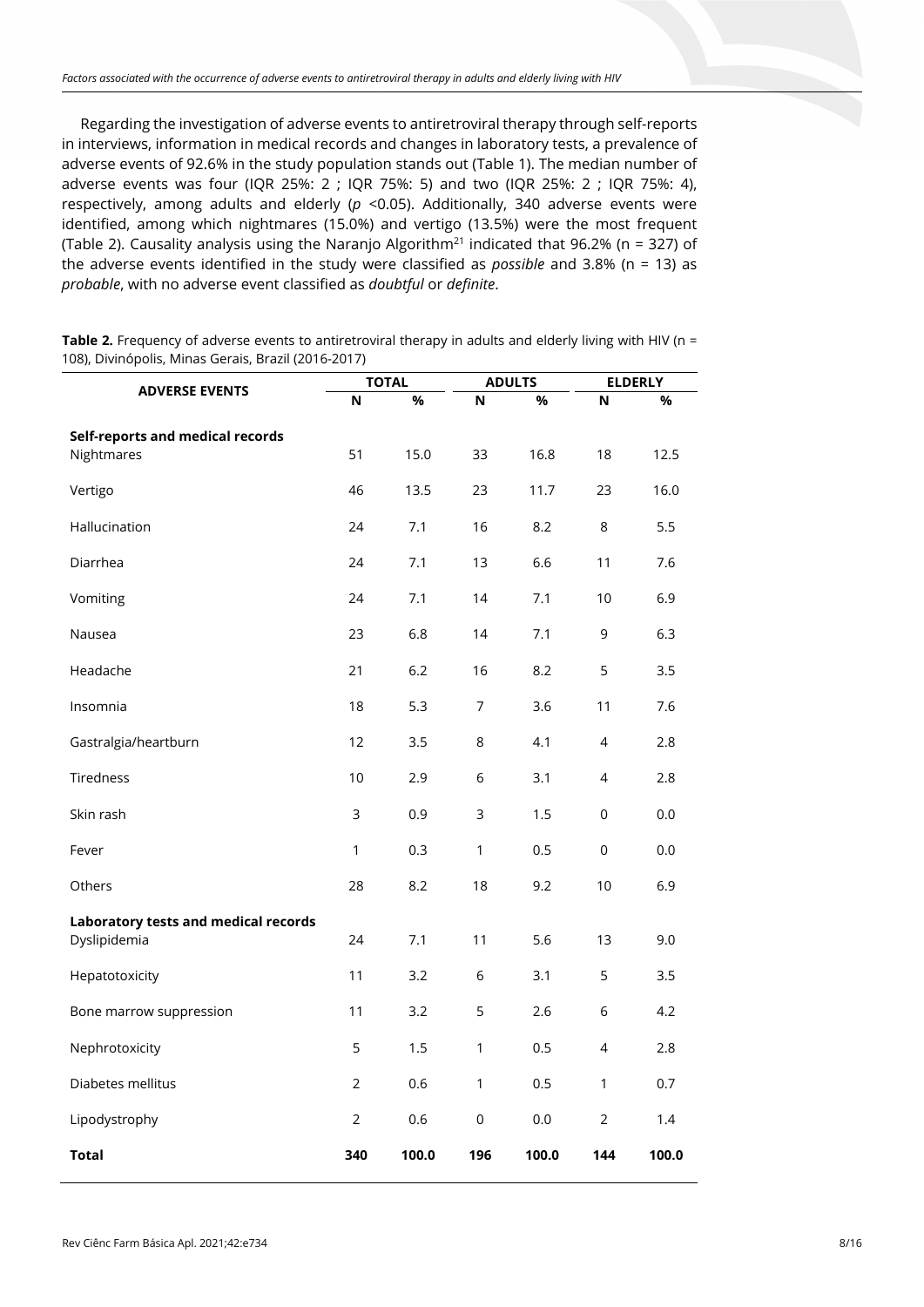In the univariate analysis, a significant association was observed between age and occurrence of adverse events to antiretroviral therapy, in which the elderly were associated with a reduced chance of having four or more adverse events (OR = 0.363; CI 95% = 0.164- 0.801). Furthermore, the receipt of guidance on adverse events to the current antiretroviral therapy was significantly associated with the presence of four or more adverse events (OR = 4.789; CI 95% = 2.071-11.075) (Table 3).

Posteriorly, it was found in the final multivariate analysis model, that receipt of guidance on adverse events to the current antiretroviral therapy was the only variable significantly associated with the presence of four or more adverse events (OR = 4.183; CI 95% = 1.775- 9.855) (Table 4).

**Table 3.** Univariate analysis of the association between sociodemographic, pharmacotherapeutic, and clinical characteristics and the presence of four or more adverse events to antiretroviral therapy in adults and elderly living with HIV (n = 108), Divinópolis, Minas Gerais, Brazil (2016-2017)

|                                                                                             | TOTAL<br>ADEs $\geq 4$ |            |      |                           |                      |
|---------------------------------------------------------------------------------------------|------------------------|------------|------|---------------------------|----------------------|
| <b>VARIABLES</b>                                                                            | $(n = 108)$            | $(n = 45)$ |      | OR (CI 95%)               | р-<br>value          |
|                                                                                             |                        | N          | %    |                           |                      |
| <b>SOCIODEMOGRAPHIC</b>                                                                     |                        |            |      |                           |                      |
| Age                                                                                         |                        |            |      |                           |                      |
| Adult                                                                                       | 54                     | 29         | 64.4 | 1                         |                      |
| Elderly                                                                                     | 54                     | 16         | 35.6 | $0.363(0.164 - 0.801)$    | $0.012*$             |
| Gender                                                                                      |                        |            |      |                           |                      |
| Male                                                                                        | 56                     | 23         | 51.1 | 1                         |                      |
| Female                                                                                      | 52                     | 22         | 48.9 | $1.052(0.489 - 2.262)$    | 0.896                |
| Skin color or tone                                                                          |                        |            |      |                           |                      |
| White                                                                                       | 34                     | 15         | 33.3 | 1                         |                      |
| Non-white                                                                                   | 74                     | 30         | 66.7 | $0.864(0.380 - 1.962)$    | 0.726                |
| <b>Level of education</b>                                                                   |                        |            |      |                           |                      |
| < 8 years                                                                                   | 66                     | 25         | 55.6 | 1                         |                      |
| $\geq 8$ years                                                                              | 42                     | 20         | 44.4 | $1.491(0.681 - 3.264)$    | 0.318                |
| PHARMACOTHERAPEU<br><b>TIC</b>                                                              |                        |            |      |                           |                      |
| <b>Current antiretroviral</b><br>therapy                                                    |                        |            |      |                           |                      |
| AZT + 3TC / EFV                                                                             | 50                     | 16         | 35.6 | 1                         |                      |
| TDF + 3TC + EFV                                                                             | 58                     | 29         | 64.4 | $2.125(0.968 - 4.664)$    | $0.060*$<br>$^\star$ |
| <b>Receipt of guidance</b><br>on adverse events to<br>the current<br>antiretroviral therapy |                        |            |      |                           |                      |
| No                                                                                          | 68                     | 19         | 42.2 | 1                         |                      |
| Yes                                                                                         | 40                     | 26         | 57.8 | 4.789 (2.071 -<br>11.075) | $0.000*$             |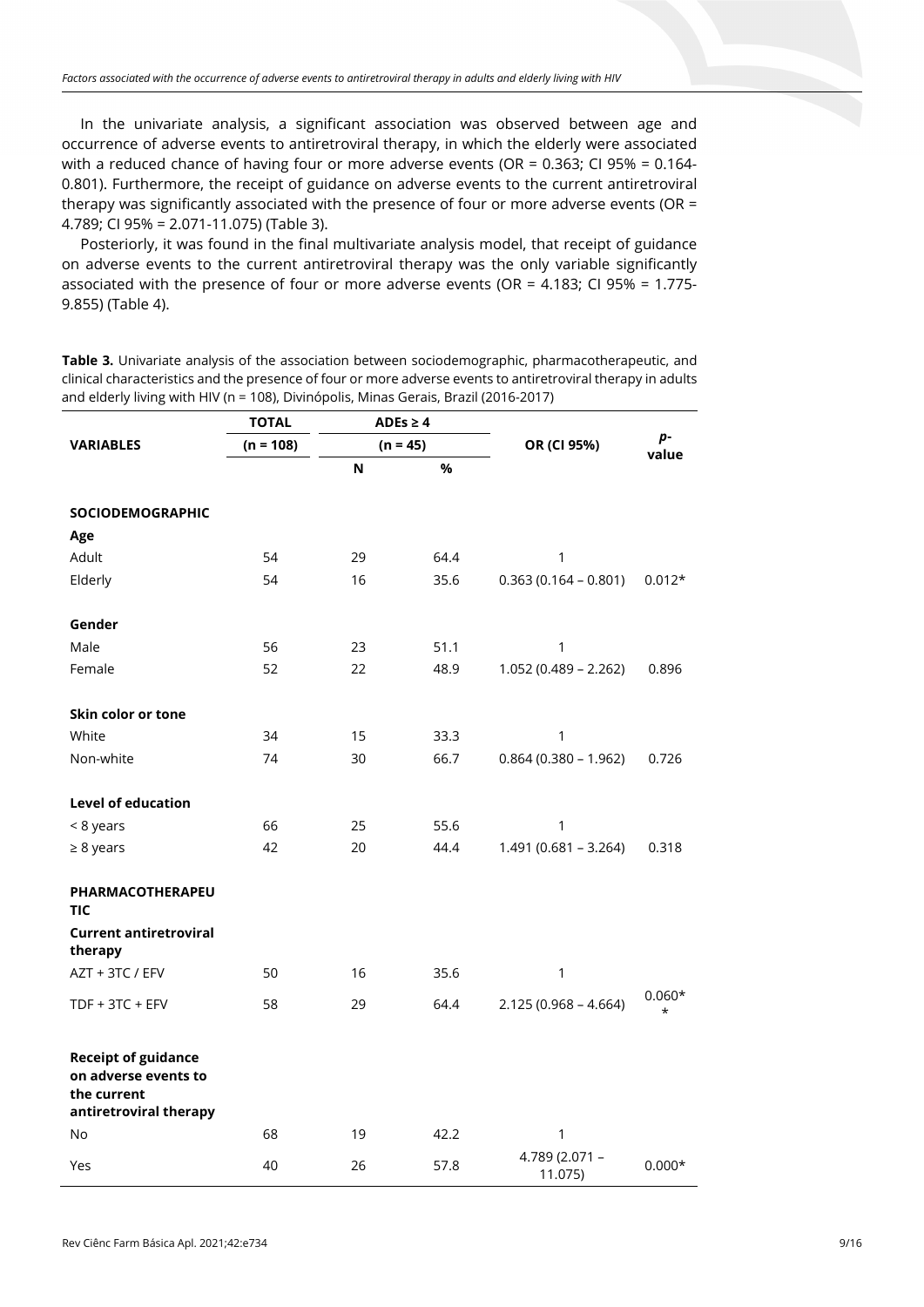*Factors associated with the occurrence of adverse events to antiretroviral therapy in adults and elderly living with HIV*

Table 3. Continued.

|                                                                                                           | <b>TOTAL</b><br>$ADEs \geq 4$ |            |      |                        |                     |  |
|-----------------------------------------------------------------------------------------------------------|-------------------------------|------------|------|------------------------|---------------------|--|
| <b>VARIABLES</b>                                                                                          | $(n = 108)$                   | $(n = 45)$ |      | OR (CI 95%)            | p-<br>value         |  |
|                                                                                                           |                               | N          | %    |                        |                     |  |
| <b>Change of previous</b><br>antiretroviral therapy<br>because of<br>intolerance to the<br>adverse events |                               |            |      |                        |                     |  |
| No                                                                                                        | 100                           | 42         | 93.3 | 1                      |                     |  |
| Yes                                                                                                       | 8                             | 3          | 6.7  | $0.829(0.188 - 3.660)$ | 0.804               |  |
| <b>Adherence to the</b><br>current antiretroviral<br>therapy                                              |                               |            |      |                        |                     |  |
| Non-adherent                                                                                              | 39                            | 21         | 46.7 | $\mathbf 1$            |                     |  |
| Adherent                                                                                                  | 69                            | 24         | 53.3 | $0.457(0.205 - 1.019)$ | $0.055*$<br>$\star$ |  |
|                                                                                                           |                               |            |      |                        |                     |  |
| Polypharmacy                                                                                              |                               |            |      |                        |                     |  |
| Less than five drugs                                                                                      | 76                            | 36         | 80.0 | 1                      |                     |  |
| Five or more drugs                                                                                        | 32                            | 9          | 20.0 | $0.435(0.178 - 1.061)$ | $0.067*$<br>$\star$ |  |
|                                                                                                           |                               |            |      |                        |                     |  |
| <b>CLINICAL</b>                                                                                           |                               |            |      |                        |                     |  |
| Current T CD4+<br>lymphocytes                                                                             |                               |            |      |                        |                     |  |
| $<$ 500 (cells/ $\mu$ L)                                                                                  | 39                            | 13         | 28.9 | 1                      |                     |  |
| $\geq$ 500 (cells/µL)                                                                                     | 69                            | 32         | 71.1 | $1.730(0.764 - 3.915)$ | $0.189*$<br>$\star$ |  |
|                                                                                                           |                               |            |      |                        |                     |  |
| <b>Current viral load</b>                                                                                 |                               |            |      |                        |                     |  |
| Detectable                                                                                                | 9                             | 5          | 11.1 | 1                      |                     |  |
| Undetectable                                                                                              | 99                            | 40         | 88.9 | $0.542(0.137 - 2.144)$ | 0.383               |  |
|                                                                                                           |                               |            |      |                        |                     |  |

*AZT* zidovudine, *EFV* efavirenz, *TDF* tenofovir, *3TC* lamivudine. \* *p* < 0.05. \*\* *p* < 0.20. Statistics: Odds ratio (OR).

**Table 4.** Multivariate analysis of the association between sociodemographic, pharmacotherapeutic, and clinical characteristics and the presence of four or more adverse events to antiretroviral therapy in adults and elderly living with HIV (n = 108), Divinópolis, Minas Gerais, Brazil (2016-2017)

|                         | <b>TOTAL</b> | ADEs $\geq 4$ |      |                        |       |  |  |                                   |                 |
|-------------------------|--------------|---------------|------|------------------------|-------|--|--|-----------------------------------|-----------------|
| <b>VARIABLES</b>        | $(n = 108)$  | $(n = 45)$    |      |                        |       |  |  | <b>FINAL MODEL</b><br>OR (CI 95%) | <i>p</i> -value |
|                         |              | N             | %    |                        |       |  |  |                                   |                 |
| <b>SOCIODEMOGRAPHIC</b> |              |               |      |                        |       |  |  |                                   |                 |
| Age                     |              |               |      |                        |       |  |  |                                   |                 |
| Adult                   | 54           | 29            | 64.4 |                        | 0.068 |  |  |                                   |                 |
| Elderly                 | 54           | 16            | 35.6 | $0.457(0.197 - 1.060)$ |       |  |  |                                   |                 |

#### **PHARMACOTHERAPEUTIC**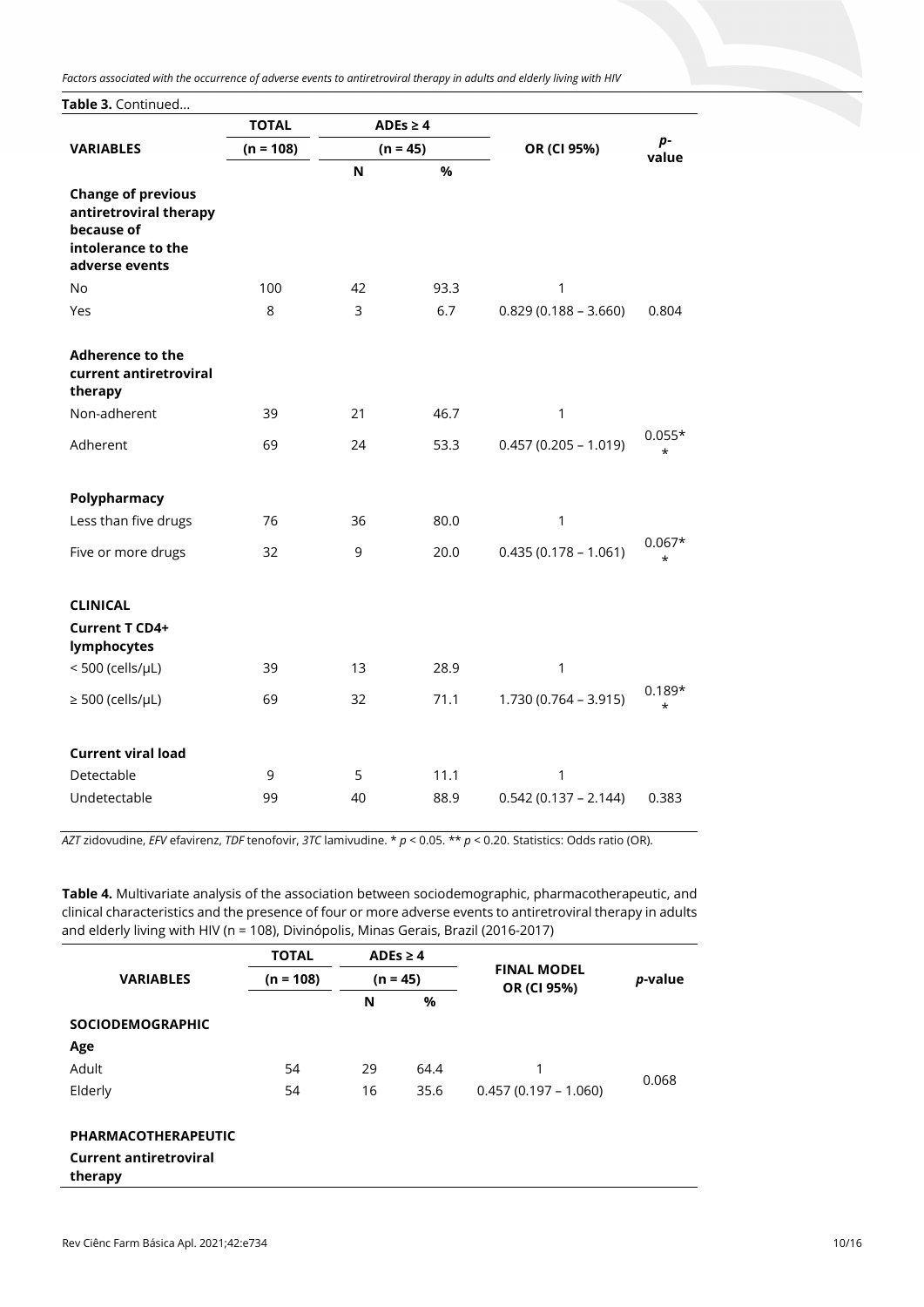*Factors associated with the occurrence of adverse events to antiretroviral therapy in adults and elderly living with HIV*

**Table 4.** Continued...

|                                                                                             | <b>TOTAL</b> | ADEs $\geq 4$<br>$(n = 45)$ |      |                                   |            |
|---------------------------------------------------------------------------------------------|--------------|-----------------------------|------|-----------------------------------|------------|
| <b>VARIABLES</b>                                                                            | $(n = 108)$  |                             |      | <b>FINAL MODEL</b><br>OR (CI 95%) | $p$ -value |
|                                                                                             |              | N                           | %    |                                   |            |
| AZT + 3TC / EFV                                                                             | 50           | 16                          | 35.6 |                                   |            |
| TDF + 3TC + EFV                                                                             | 58           | 29                          | 64.4 |                                   |            |
| <b>Receipt of guidance on</b><br>adverse events to the<br>current antiretroviral<br>therapy |              |                             |      |                                   |            |
| <b>No</b>                                                                                   | 68           | 19                          | 42.2 | 1                                 | $0.001*$   |
| Yes                                                                                         | 40           | 26                          | 57.8 | $4.183(1.775 - 9.855)$            |            |
| <b>Adherence to the current</b><br>antiretroviral therapy                                   |              |                             |      |                                   |            |
| Non-adherent                                                                                | 39           | 21                          | 46.7 |                                   |            |
| Adherent                                                                                    | 69           | 24                          | 53.3 |                                   |            |
| Polypharmacy                                                                                |              |                             |      |                                   |            |
| Less than five drugs                                                                        | 76           | 36                          | 80.0 |                                   |            |
| Five or more drugs                                                                          | 32           | 9                           | 20.0 |                                   |            |
| <b>CLINICAL</b>                                                                             |              |                             |      |                                   |            |
| Current T CD4+<br>lymphocytes                                                               |              |                             |      |                                   |            |
| $<$ 500 (cells/ $\mu$ L)                                                                    | 39           | 13                          | 28.9 |                                   |            |
| $\geq$ 500 (cells/µL)                                                                       | 69           | 32                          | 71.1 |                                   |            |
|                                                                                             |              |                             |      |                                   |            |

*AZT* zidovudine, *EFV* efavirenz, *TDF* tenofovir, *3TC* lamivudine. \* *p* < 0.05. Statistics: Odds ratio (OR).

## **DISCUSSION**

According to the authors' knowledge, the present study is the first designed specifically to compare adverse events to antiretroviral therapy experienced by adults and elderly. These events represent a challenge in clinical practice, because they result in significant damages that can contribute to treatment failure. In this context, the relevance of the studies that provide detailed information on adverse events stands out, and consequently, help obtain satisfactory therapeutic results for people living with HIV<sup>23</sup>.

The results showed a high prevalence of adverse events to antiretroviral therapy in the study population. Approximately 92.6% of the patients had at least one adverse events, a number similar to the rate of 92.2% reported in a study that examined the incidence of adverse events in Brazilian patients under antiretroviral therapy<sup>22</sup>. According to Margolis et al.  $(2014)^{24}$ , patients undergoing antiretroviral therapy are at a higher risk of having adverse events because of the complexity of the therapeutic plans, which usually include three or more drugs from different classes.

Regarding the association between age and occurrence of adverse events, univariate analysis revealed a significant association, where elderly had fewer chances to develop four or more adverse events when compared to adults (OR =  $0.363$ ; CI 95% =  $0.164$ -0.801). This outcome disagrees with those reported in other studies involving patients in antiretroviral therapy, which showed a higher frequency of adverse events among elderly $10,11$ .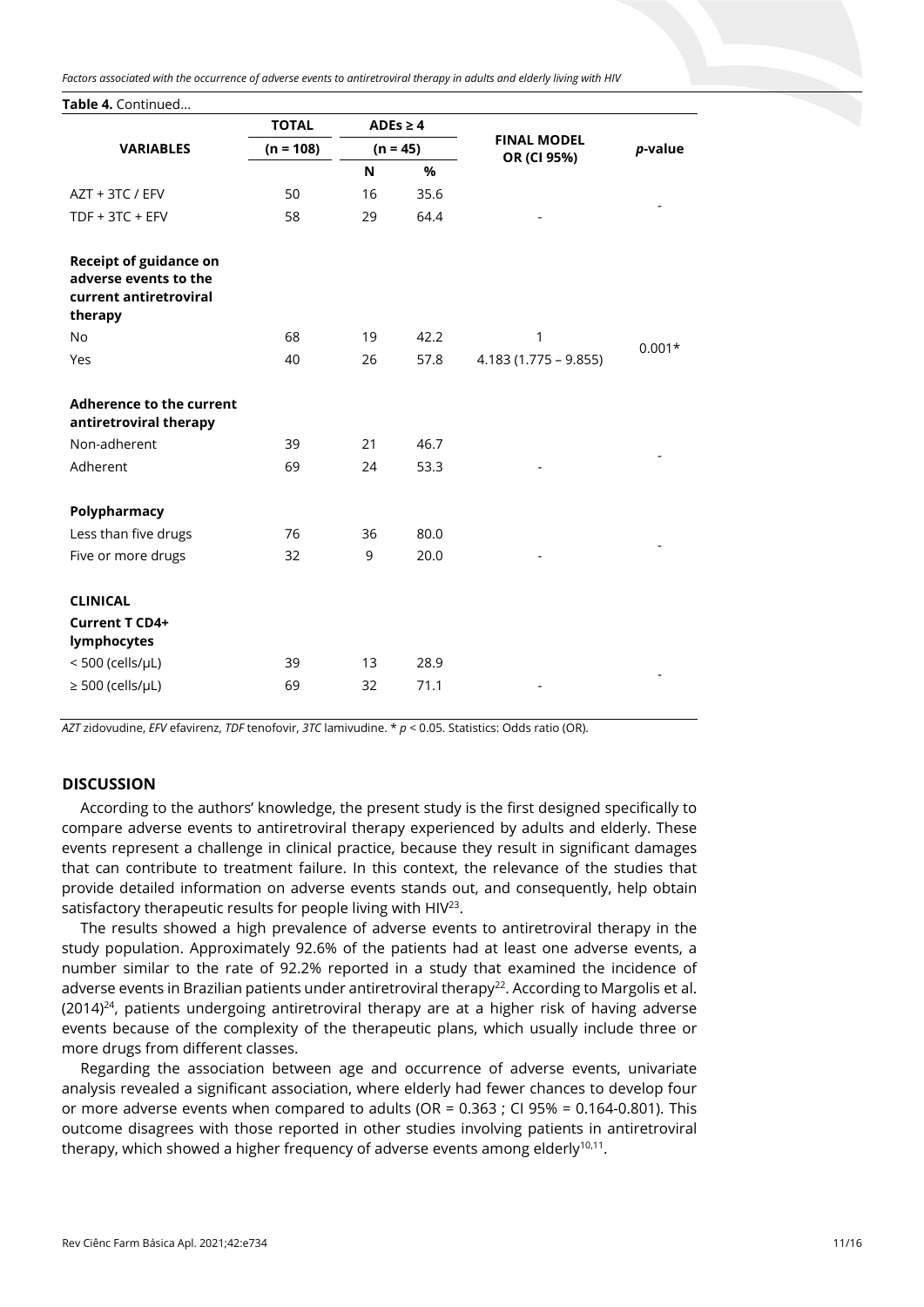In the present study, adults reported receiving more guidance over adverse events than the elderly (p <0.05) and, therefore, it is believed that the unexpected lower prevalence of adverse events reported by the elderly population was underestimated due to lack of knowledge. The results obtained in the multivariate analysis evidenced the loss of the previously described association (OR = 0.457; CI 95% = 0.197-1.060), maintaining exactly the association between the receipt of guidance on adverse events and the presence of four or more adverse events (OR =  $4.183$ ; CI 95% = 1.775-9.855). Therefore, it is probable that the receipt of guidance on adverse events caused differences in the patients' perception in this regard, and consequently influenced the number of adverse events observed in the study, given that most of the events were obtained through self-report.

In this aspect, it is noted that only 37.0% of patients reported receipt guidance on adverse events, a result that differs from a recent study conducted with patients on antiretroviral therapy, in which 99.0% were advised and reported to have knowledge regarding adverse events caused by the medications<sup>25</sup>. According to Jose et al.<sup>26</sup>, knowledge of undesirable effects inherent to the use of medication is essential so patients more easily identify adverse events and know the best conduct to be adopted when they experience these effects, contributing to greater safety throughout the treatment.

Professionals such as pharmacists and physicians must promote discussions about adverse events with their patients to increase their knowledge regarding the medications in use, and consequently, prevent treatment discontinuity and other problems related to pharmacotherapy. To establish effective communication regarding adverse events, professionals may provide information about the risk-benefit relationship of the medications and the most common and dangerous events<sup>27</sup>. Pharmaceutical care results in an improvement in treatment quality and reduces the risks and increases the safety during the use of medications<sup>28</sup>, and therefore, the implementation of services for pharmaceutical care in the institution under study, as well as a greater attention and provision of guidance to patients undergoing treatment, which becomes indispensable to minimize the occurrence of adverse events and optimize therapeutic results<sup>29</sup>.

It is important to emphasize that a low level of education was observed among the patients, being that 61.1% had eight years or less of education. There is evidence that people with a lower level of education show a greater difficulty to attribute undesirable effects to the use of medications<sup>22</sup>. This fact corroborates the results of a study which aimed to evaluate the knowledge regarding antiretroviral therapy in which patients with more information about adverse events presented a higher level of education<sup>30</sup>.

Another notable finding was the considerable number of patients who reported nonadherence to antiretroviral therapy (36.1%). The literature points out an important relationship between the occurrence of adverse events and non-adherence of patients to the treatment, a scenario that is well represented in a systematic review that demonstrated the decrease in adherence resulting from adverse events to antiretroviral therapy in most included studies $31$ .

Negative outcomes of non-adherence to antiretroviral therapy include viral resistance and the consequent increase in viral load, risk of viral transmission, risk of progression of the disease, and mortality of infected people, which shows the need for intervention of healthcare professionals to optimize adherence to the treatment $32,33$ . The development of a bond between healthcare professionals and patients is fundamental to making adherence possible and reducing the chances of treatment withdrawal<sup>34</sup>.

A possible limitation of the present study is the use of self-reports as one of the methods to determine the occurrence of adverse events. Self-reports are a primary source suitable for obtaining information on patients, but are susceptible to attention, memory, and convenience conditions, among others $35,36$ . In this context, the determination of the occurrence of adverse events by examining information available in medical records is also considered a limitation, given that they are secondary sources that usually show limited data. In Brazil, the absence of essential elements in the medical records is very common, because although the frequent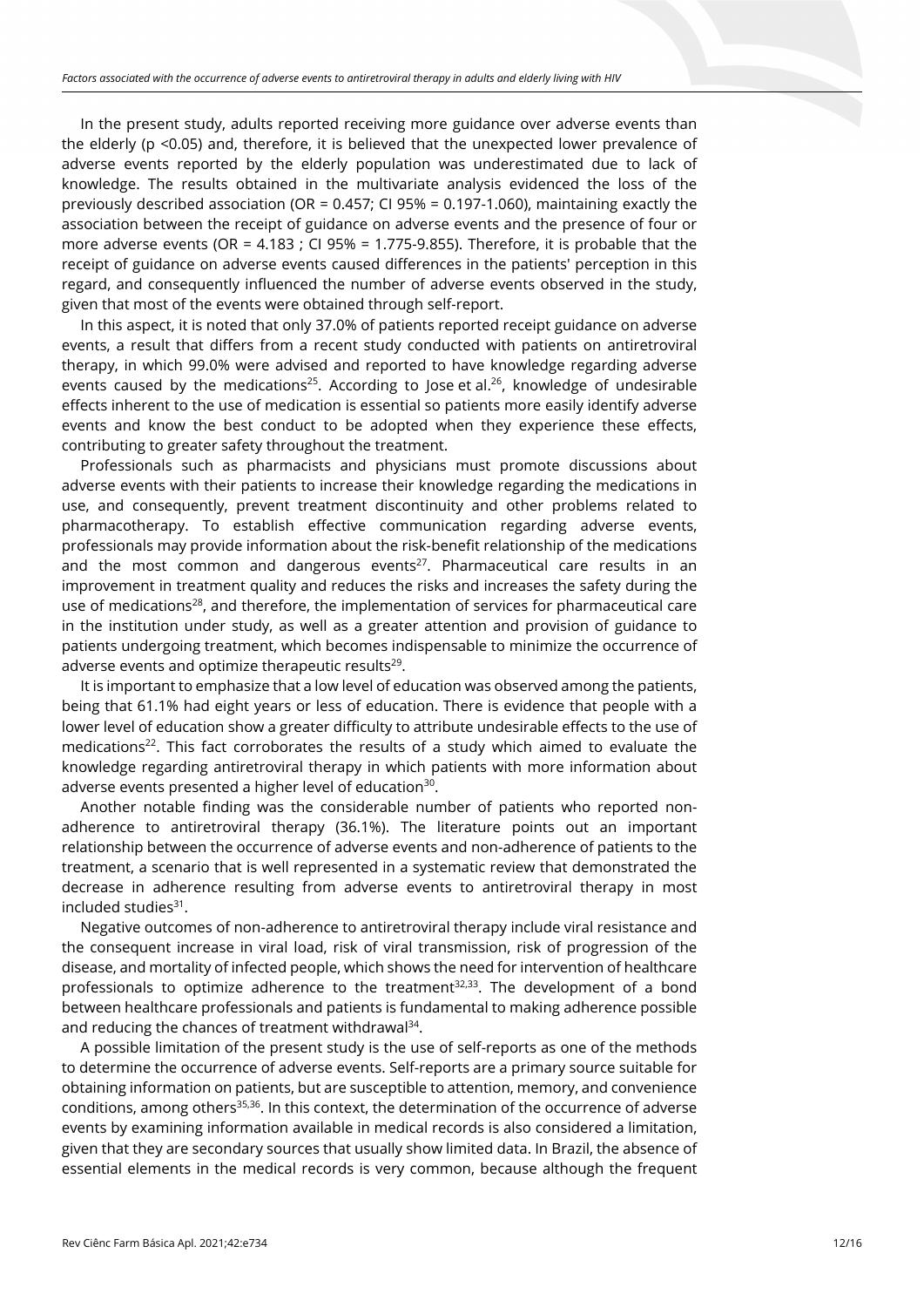registration of information about the assistance provided to patients is a practice regulated by the government, it is usually seen by health professionals as a bureaucratic process, which directly interferes with the quality of the available data $37$ .

In order to minimize the information bias related to the measurement of adverse events through self-report and medical records, the investigation of adverse events through the evaluation of laboratory tests was also carried out, which is an objective measure to obtain the data. Furthermore, the analysis of causality is generically uncertain with data with a crosssectional nature, and therefore, future longitudinal studies would help to strengthen claims of causality regarding adverse events to antiretroviral therapy. In order to strengthen the study's results, a causality analysis of adverse events was performed using the Naranjo Algorithm<sup>21</sup>.

Although the association between age and the occurrence of adverse events has become non-significant in the final multivariate analysis model, it is important to highlight that the contribution of the present study, far beyond the discussion of adverse events in adults, points out the elderly as a target public for analysis and comprehension of adverse events to antiretroviral therapy. The elderly population is highly susceptible to medication effects, and therefore require special care, which shows that studying the occurrence of adverse events in patients from this age group is fundamental<sup>38</sup>. Another relevant characteristic of the present study is the inclusion of people aged 60 years or older, the age group that actually represents the elderly population<sup>39,40</sup>. This is not common in other studies involving elderly with HIV, in which the presence of divergences regarding the age group to which these patients belong is noted41-43.

## **CONCLUSION**

The results of this study demonstrate that adverse events to antiretroviral therapy were present in a considerable portion of the study population (92.6%). In the initial univariate analysis, factors such receipt of guidance on adverse events and age were associated with a higher occurrence of adverse events to antiretroviral therapy. Contrary to expectations, the elderly were considered less susceptible to have adverse events when compared to adults. However, the final multivariate analysis model revealed "receipt of guidance on adverse events" as the only variable significantly associated with the presence of four or more adverse events to antiretroviral therapy. This finding suggests a possible difference in perception of adverse events between patients who received and those who did not receive guidance in this regard, which indicates the importance of health professionals to provide specific information to their patients regarding adverse events to antiretroviral therapy. Thus the patient can understand the effects generated by the treatment and inform these professionals for the notification of adverse events, in order to improve pharmacovigilance actions and promote patient safety.

## **ACKNOWLEDGMENTS**

The authors would like to express their gratitude to the health professionals from the institution where the study was conducted for their important contribution and to the patients for their participation and trust in the seriousness of the research. The authors thank the Dr. Christian Fernandes from the Faculty of Pharmacy of Federal University of Minas Gerais for providing the efavirenz standard for performing the chromatographic analysis.

## **REFERENCES**

1. Joint United Nations Programme on HIV/AIDS – UNAIDS. Fact Sheet 2021: latest global and regional statistics on the status of the AIDS epidemic. Geneva: Joint United Nations Programme on HIV/AIDS [Internet]. 2021 [cited 2021 July 1]. Available from: https://www.unaids.org/sites/default/files/media\_asset/UNAIDS\_FactSheet\_en.pdf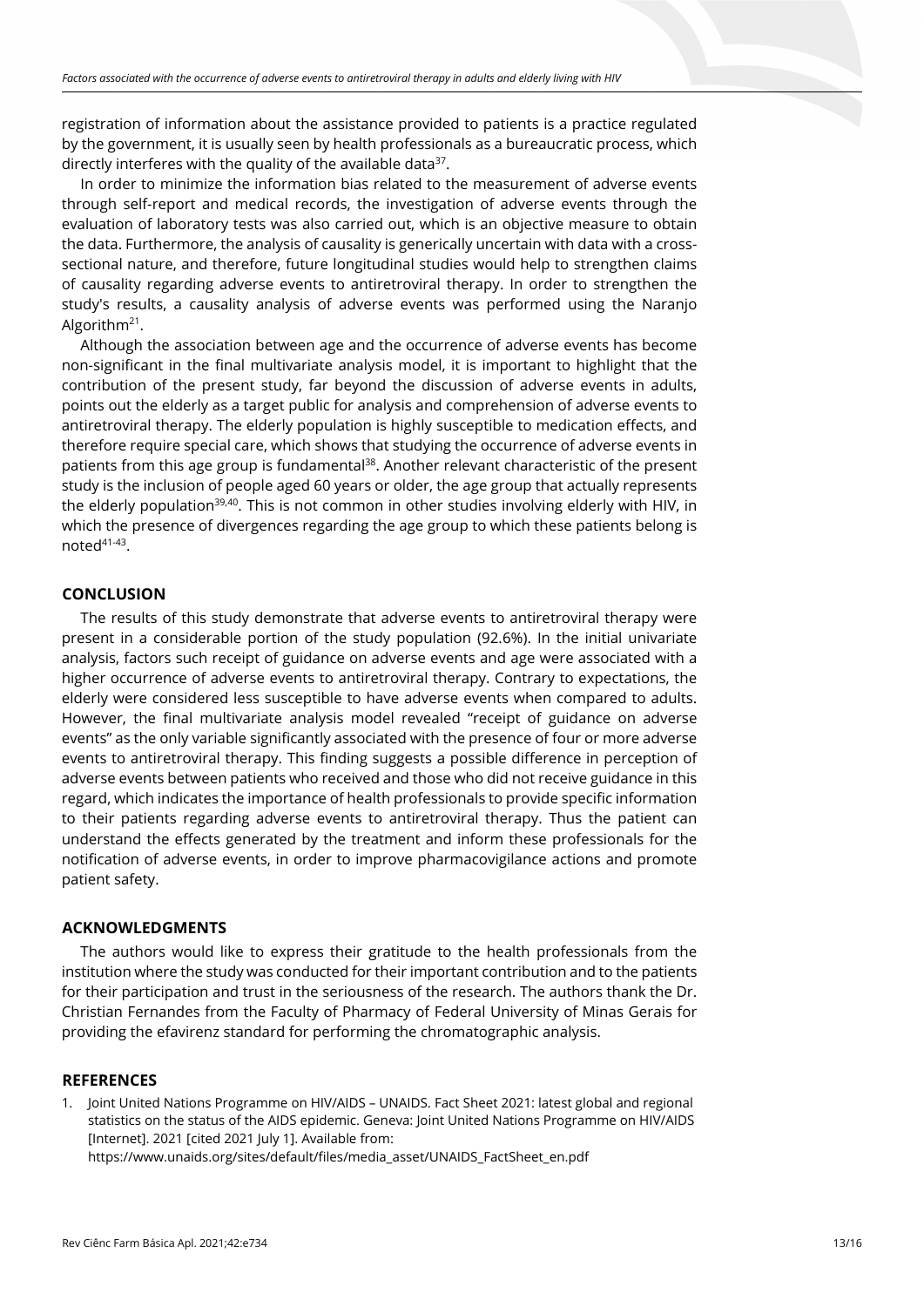- 2. Joint United Nations Programme on HIV/AIDS UNAIDS. Country factsheets: Brazil 2019. Geneva: Joint United Nations Programme on HIV/AIDS [Internet]. 2019 [cited 2021 July 1]. Available from: https://www.unaids.org/en/regionscountries/countries/brazil
- 3. Brasil. Lei nº. 9.313, de 13 de novembro de 1996. Dispõe sobre a distribuição gratuita de medicamentos aos portadores do HIV e doentes de AIDS. Diário Oficial da União; Brasília; 1996.
- 4. Joint United Nations Programme on HIV/AIDS UNAIDS. People aged 50 years and older. The gap report 2014. Geneva: Joint United Nations Programme on HIV/AIDS; 2014. 417 p.
- 5. Shiau S, et al. The Current State of HIV and Aging: Findings Presented at the 10th International Workshop on HIV and Aging. AIDS Res Hum Retroviruses. 2020;36(12):973-81. [http://dx.doi.org/10.1089/aid.2020.0128.](https://doi.org/10.1089/aid.2020.0128) [PMid:32847368.](https://www.ncbi.nlm.nih.gov/entrez/query.fcgi?cmd=Retrieve&db=PubMed&list_uids=32847368&dopt=Abstract)
- 6. Brasil. Ministério da Saúde. Secretaria de Vigilância em Saúde. Departamento de Vigilância, Prevenção e Controle das Infecções Sexualmente Transmissíveis, do HIV/AIDS e das Hepatites Virais. Boletim epidemiológico HIV/AIDS. Brasília, DF: Ministério da Saúde; 2017.
- 7. Zazzara MB, Palmer K, Vetrano DL, Carfì A, Graziano O. Adverse drug reactions in older adults: a narrative review of the literature. Eur Geriatr Med. 2021;12(3):463-73. [http://dx.doi.org/10.1007/s41999-021-00481-9.](https://doi.org/10.1007/s41999-021-00481-9) [PMid:33738772.](https://www.ncbi.nlm.nih.gov/entrez/query.fcgi?cmd=Retrieve&db=PubMed&list_uids=33738772&dopt=Abstract)
- 8. Richterman A, Sax PE. Antiretroviral therapy in older people with HIV. Curr Opin HIV AIDS. 2020;15(2):118-25. [http://dx.doi.org/10.1097/COH.0000000000000614.](https://doi.org/10.1097/COH.0000000000000614) [PMid:31990705.](https://www.ncbi.nlm.nih.gov/entrez/query.fcgi?cmd=Retrieve&db=PubMed&list_uids=31990705&dopt=Abstract)
- 9. Calcagno A, Trunfio M, D'Avolio A, Di Perri G, Bonora S. The impact of age on antiretroviral drugpharmacokinetics in the treatment of adults livingwith HIV. Expert Opin Drug Metab Toxicol. 2021;17(6):665-76. [http://dx.doi.org/10.1080/17425255.2021.1915285.](https://doi.org/10.1080/17425255.2021.1915285) [PMid:33913394.](https://www.ncbi.nlm.nih.gov/entrez/query.fcgi?cmd=Retrieve&db=PubMed&list_uids=33913394&dopt=Abstract)
- 10. Knobel H, Guelar A, Valldecillo G, Carmona A, González A, López-Colomés JL, Saballs P, Gimeno JL, Díez A. Response to highly active antiretroviral therapy in HIV-infected patients aged 60 years or older after 24 months follow-up. AIDS. 2001;15(12):1591-3[. http://dx.doi.org/10.1097/00002030-](https://doi.org/10.1097/00002030-200108170-00025) [200108170-00025.](https://doi.org/10.1097/00002030-200108170-00025) [PMid:11505000.](https://www.ncbi.nlm.nih.gov/entrez/query.fcgi?cmd=Retrieve&db=PubMed&list_uids=11505000&dopt=Abstract)
- 11. Silverberg MJ, Leyden W, Horberg MA, DeLorenze GN, Klein D, Quesenberry CP Jr. Older age and the response to and tolerability of antiretroviral therapy. Arch Intern Med. 2007;167(7):684-91. [http://dx.doi.org/10.1001/archinte.167.7.684.](https://doi.org/10.1001/archinte.167.7.684) [PMid:17420427.](https://www.ncbi.nlm.nih.gov/entrez/query.fcgi?cmd=Retrieve&db=PubMed&list_uids=17420427&dopt=Abstract)
- 12. Burgess MJ, Zeuli JD, Kasten MJ. Management of HIV/AIDS in older patients-drug/drug interactions and adherence to antiretroviral therapy. HIV AIDS (Auckl). 2015;7:251-64. [http://dx.doi.org/10.2147/HIV.S39655.](https://doi.org/10.2147/HIV.S39655) [PMid:26604826.](https://www.ncbi.nlm.nih.gov/entrez/query.fcgi?cmd=Retrieve&db=PubMed&list_uids=26604826&dopt=Abstract)
- 13. Eluwa GI, Badru T, Agu KA, Akpoigbe KJ, Chabikuli O, Hamelmann C. Adverse drug reactions to antiretroviral therapy (ARVs): incidence, type and risk factors in Nigeria. BMC Clin Pharmacol. 2012;12(7):1-9. http://dx.doi.org/10.1186/1472-6904-12-7. [PMid:22369677.](https://www.ncbi.nlm.nih.gov/entrez/query.fcgi?cmd=Retrieve&db=PubMed&list_uids=22369677&dopt=Abstract)
- 14. Back D, Marzolini C. The challenge of HIV treatment in an era of polypharmacy. J Int AIDS Soc. 2020;23(2):e25449. [http://dx.doi.org/10.1002/jia2.25449.](https://doi.org/10.1002/jia2.25449) [PMid:32011104.](https://www.ncbi.nlm.nih.gov/entrez/query.fcgi?cmd=Retrieve&db=PubMed&list_uids=32011104&dopt=Abstract)
- 15. von Elm E, Altman DG, Egger M, Pocock SJ, Gøtzsche PC, Vandenbroucke JP, STROBE Initiative. Strengthening the Reporting of Observational Studies in Epidemiology (STROBE) statement: guidelines for reporting observational studies. BMJ. 2007;335(7624):806-8. [http://dx.doi.org/10.1136/bmj.39335.541782.AD.](https://doi.org/10.1136/bmj.39335.541782.AD) [PMid:17947786.](https://www.ncbi.nlm.nih.gov/entrez/query.fcgi?cmd=Retrieve&db=PubMed&list_uids=17947786&dopt=Abstract)
- 16. Fabbiani M, Di Giambenedetto S, Bracciale L, Bacarelli A, Ragazzoni E, Cauda R, Navarra P, De Luca A. Pharmacokinetic variability of antiretroviral drugs and correlation with virological outcome: 2 years of experience in routine clinical practice. J Antimicrob Chemother. 2009;64(1):109-17. [http://dx.doi.org/10.1093/jac/dkp132.](https://doi.org/10.1093/jac/dkp132) [PMid:19398461.](https://www.ncbi.nlm.nih.gov/entrez/query.fcgi?cmd=Retrieve&db=PubMed&list_uids=19398461&dopt=Abstract)
- 17. Brasil. Ministério da Saúde. Secretaria de Vigilância em Saúde. Departamento de DST, AIDS e Hepatites Virais. Adesão ao Tratamento Antirretroviral no Brasil: Coletânea de Estudos do Projeto ATAR. Brasília, DF: Ministério da Saúde; 2010.
- 18. Holtzman C, Armon C, Tedaldi E, Chmiel JS, Buchacz K, Wood K, Brooks JT, HOPS Investigators. Polypharmacy and risk of antiretroviral drug interactions among the aging HIV-infected population. J Gen Intern Med. 2013;28(10):1302-10[. http://dx.doi.org/10.1007/s11606-013-2449-6.](https://doi.org/10.1007/s11606-013-2449-6) [PMid:23605401.](https://www.ncbi.nlm.nih.gov/entrez/query.fcgi?cmd=Retrieve&db=PubMed&list_uids=23605401&dopt=Abstract)
- 19. Guaraldi G, et al. Impact of polypharmacy on antiretroviral prescription in people living with HIV. J Antimicrob Chemother. 2017;72(2):511-4[. http://dx.doi.org/10.1093/jac/dkw437.](https://doi.org/10.1093/jac/dkw437) [PMid:27834193.](https://www.ncbi.nlm.nih.gov/entrez/query.fcgi?cmd=Retrieve&db=PubMed&list_uids=27834193&dopt=Abstract)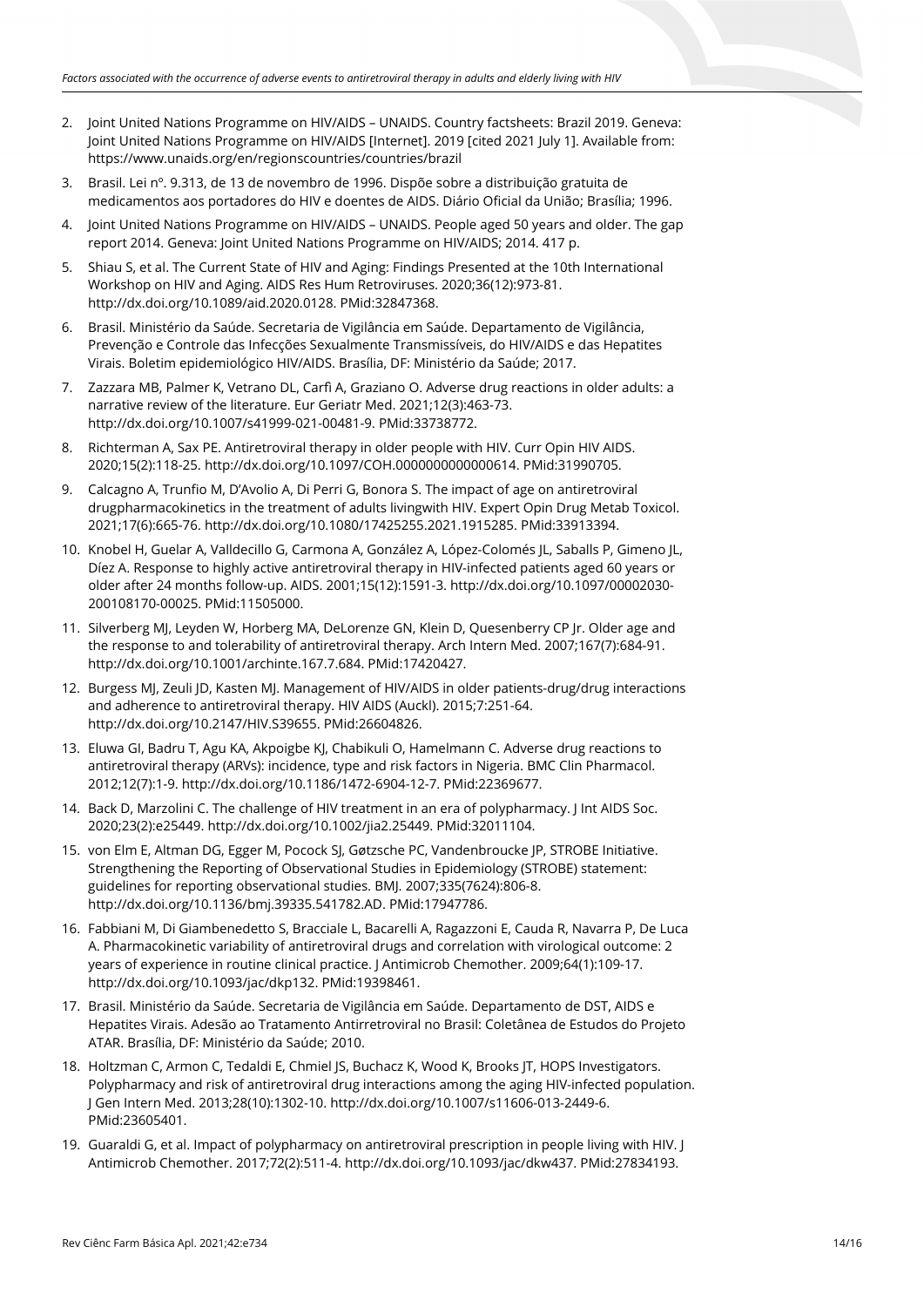- 20. World Health Organization. Reporting and learning systems for medication errors: the role of pharmacovigilance centres. Geneva: WHO; 2014. 96 p.
- 21. Naranjo CA, Busto U, Sellers EM, Sandor P, Ruiz I, Roberts EA, Janecek E, Domecq C, Greenblatt DJ. A method for estimating the probability of adverse drug reactions. Clin Pharmacol Ther. 1981;30(2):239-45. [http://dx.doi.org/10.1038/clpt.1981.154.](https://doi.org/10.1038/clpt.1981.154) [PMid:7249508.](https://www.ncbi.nlm.nih.gov/entrez/query.fcgi?cmd=Retrieve&db=PubMed&list_uids=7249508&dopt=Abstract)
- 22. Pádua CA, César CC, Bonolo PF, Acurcio FA, Guimarães MD. Self-reported adverse reactions among patients initiating antiretroviral therapy in Brazil. Braz J Infect Dis. 2007;11(1):20-6. http://dx.doi.org/10.1590/S1413-86702007000100007. [PMid:17625721.](https://www.ncbi.nlm.nih.gov/entrez/query.fcgi?cmd=Retrieve&db=PubMed&list_uids=17625721&dopt=Abstract)
- 23. Shet A, Antony J, Arumugam K, Kumar Dodderi S, Rodrigues R, DeCosta A. Influence of adverse drug reactions on treatment success: prospective cohort analysis of HIV-infected individuals initiating first-line antiretroviral therapy in India. PLoS One. 2014;9(3):e91028. [http://dx.doi.org/10.1371/journal.pone.0091028.](https://doi.org/10.1371/journal.pone.0091028) [PMid:24614165.](https://www.ncbi.nlm.nih.gov/entrez/query.fcgi?cmd=Retrieve&db=PubMed&list_uids=24614165&dopt=Abstract)
- 24. Margolis AM, Heverling H, Pham PA, Stolbach A. A review of the toxicity of HIV medications. J Med Toxicol. 2014;10(1):26-39[. http://dx.doi.org/10.1007/s13181-013-0325-8.](https://doi.org/10.1007/s13181-013-0325-8) [PMid:23963694.](https://www.ncbi.nlm.nih.gov/entrez/query.fcgi?cmd=Retrieve&db=PubMed&list_uids=23963694&dopt=Abstract)
- 25. Tetteh RA, Nartey ET, Lartey M, Yankey B, Teeuwisse AKM, Leufkens HGM, Acheampong F, NO Dodoo A. Knowledge and attitudes of HIV infected patients on the adverse effects of antiretroviral medicines in Ghana. J Pharmacovigil. 2017;5(4):1-6[. http://dx.doi.org/10.4172/2329-6887.1000236.](https://doi.org/10.4172/2329-6887.1000236)
- 26. Jose J, Jimmy B, Al-Mamari MN, Al-Hadrami TS, Al-Zadjali HM. Knowledge, beliefs and behaviours regarding the adverse effects of medicines in an Omani population. Sultan Qaboos Univ Med J. 2015;15(2):e250-6. [PMid:26052459.](https://www.ncbi.nlm.nih.gov/entrez/query.fcgi?cmd=Retrieve&db=PubMed&list_uids=26052459&dopt=Abstract)
- 27. Tarn DM, Wenger A, Good JS, Hoffing M, Scherger JE, Wenger NS. Do physicians communicate the adverse effects of medications that older patients want to hear? Drugs Ther Perspect. 2015;31(2):68-76. [http://dx.doi.org/10.1007/s40267-014-0176-7.](https://doi.org/10.1007/s40267-014-0176-7) [PMid:25750513.](https://www.ncbi.nlm.nih.gov/entrez/query.fcgi?cmd=Retrieve&db=PubMed&list_uids=25750513&dopt=Abstract)
- 28. Shekelle PG, et al. Making healthcare safer II: an updated critical analysis of the evidence for patient safety practices. Evid Rep Technol Assess (Full Rep). 2013;(211):1-945. [PMid:24423049.](https://www.ncbi.nlm.nih.gov/entrez/query.fcgi?cmd=Retrieve&db=PubMed&list_uids=24423049&dopt=Abstract)
- 29. Hersberger KE, Messerli M. Development of clinical pharmacy in Switzerland: involvement of community pharmacists in care for older patients. Drugs Aging. 2016;33(3):205-11. [http://dx.doi.org/10.1007/s40266-016-0353-6.](https://doi.org/10.1007/s40266-016-0353-6) [PMid:26884391.](https://www.ncbi.nlm.nih.gov/entrez/query.fcgi?cmd=Retrieve&db=PubMed&list_uids=26884391&dopt=Abstract)
- 30. Agu KA, Oparah AC, Ochei UM. Knowledge and attitudes of HIV-infected patients on antiretroviral therapy regarding adverse drug reactions (ADRs) in selected hospitals in Nigeria. Perspect Clin Res. 2012;3(3):95-101. [http://dx.doi.org/10.4103/2229-3485.100657.](https://doi.org/10.4103/2229-3485.100657) [PMid:23125960.](https://www.ncbi.nlm.nih.gov/entrez/query.fcgi?cmd=Retrieve&db=PubMed&list_uids=23125960&dopt=Abstract)
- 31. Li H, et al. The role of ARV associated adverse drug reactions in influencing adherence among HIVinfected individuals: a systematic review and qualitative meta-synthesis. AIDS Behav. 2017;21(2):341-51. [http://dx.doi.org/10.1007/s10461-016-1545-0.](https://doi.org/10.1007/s10461-016-1545-0) [PMid:27613645.](https://www.ncbi.nlm.nih.gov/entrez/query.fcgi?cmd=Retrieve&db=PubMed&list_uids=27613645&dopt=Abstract)
- 32. Iacob SA, Iacob DG, Jugulete G. Improving the adherence to antiretroviral therapy, a difficult but essential task for a successful HIV treatment-clinical points of view and practical considerations. Front Pharmacol. 2017;8:831. [http://dx.doi.org/10.3389/fphar.2017.00831.](https://doi.org/10.3389/fphar.2017.00831) [PMid:29218008.](https://www.ncbi.nlm.nih.gov/entrez/query.fcgi?cmd=Retrieve&db=PubMed&list_uids=29218008&dopt=Abstract)
- 33. Kanters S, Park JJ, Chan K, Socias ME, Ford N, Forrest JI, Thorlund K, Nachega JB, Mills EJ. Interventions to improve adherence to antiretroviral therapy: a systematic review and network meta-analysis. Lancet HIV. 2017;4(1):e31-40[. http://dx.doi.org/10.1016/S2352-3018\(16\)30206-5](https://doi.org/10.1016/S2352-3018(16)30206-5)[.](https://www.ncbi.nlm.nih.gov/entrez/query.fcgi?cmd=Retrieve&db=PubMed&list_uids=27863996&dopt=Abstract) [PMid:27863996.](https://www.ncbi.nlm.nih.gov/entrez/query.fcgi?cmd=Retrieve&db=PubMed&list_uids=27863996&dopt=Abstract)
- 34. Scanlon ML, Vreeman RC. Current strategies for improving access and adherence to antiretroviral therapies in resource-limited settings. HIV AIDS (Auckl). 2013;5:1-17. http://dx.doi.org/10.2147/HIV.S28912. [PMid:23326204.](https://www.ncbi.nlm.nih.gov/entrez/query.fcgi?cmd=Retrieve&db=PubMed&list_uids=23326204&dopt=Abstract)
- 35. Bhandari A, Wagner T. Self-reported utilization of health care services: improving measurement and accuracy. Med Care Res Rev. 2006;63(2):217-35[. http://dx.doi.org/10.1177/1077558705285298](https://doi.org/10.1177/1077558705285298)[.](https://www.ncbi.nlm.nih.gov/entrez/query.fcgi?cmd=Retrieve&db=PubMed&list_uids=16595412&dopt=Abstract) [PMid:16595412.](https://www.ncbi.nlm.nih.gov/entrez/query.fcgi?cmd=Retrieve&db=PubMed&list_uids=16595412&dopt=Abstract)
- 36. Kohlsdorf M, Da Costa Junior ÁL. O autorrelato na pesquisa em psicologia da saúde: desafios metodológicos. Psicol Argum. 2009;27(57):131-9[. http://dx.doi.org/10.7213/rpa.v27i57.19763.](https://doi.org/10.7213/rpa.v27i57.19763)
- 37. Brasil. Ministério da Saúde. Fundação Oswaldo Cruz. Agência Nacional de Vigilância Sanitária. Documento de Referência para o Programa Nacional de Segurança do Paciente. Brasília, DF: Ministério da Saúde; 2014.